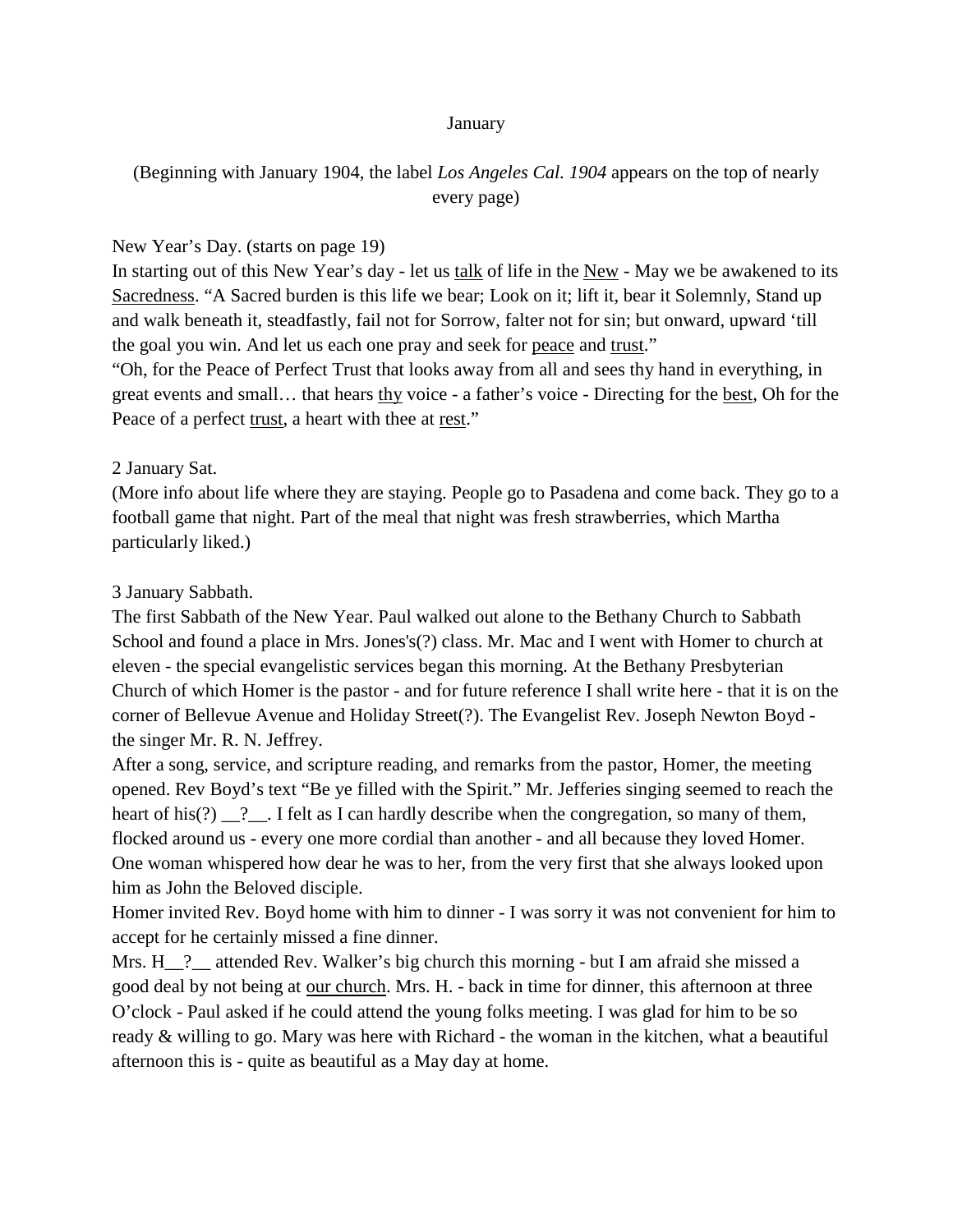As I entered the church one thing I noticed written for all. The kind of growth to need in 1904. See Eph. 4:11-16.

In the Evening Mr. Mac and Paul and Homer and I(?) at the church again. Sermon by Rev. Boyd. Spoke of the coming of the Spirit. Mrs. H and Mary at home with Richard.

# 4 January Monday

Much cooler this morning, just like one of our cool mornings back at home in May. Our girl washed. Homer took Paul down to school and he remained till noon. "A Probationer(?)" We were almost surprised by receiving a letter from Clara - written from Port J. ?.. She has been spending her vacations there at Francis(?). She will go back to Philadelphia tomorrow. This afternoon Paul at home. Homer out making congregational calls. Mrs. White and Miss Stuart called this afternoon.

This evening Mr. Mac and Paul and Mrs. Hunt and Homer over at the church. Richard very fretful(?) all afternoon. I remained at home with Mary & the baby.

# 5 January Tuesday.

Another nice day. Homer out in town most of the A.M. Paul made us happy by getting up and cheerfully going off(?) to school this morning. He was home to lunch and back to School this afternoon. When he came in from School, Homer took him to the D&S and had him vaccinated. Mrs. Hunt and Mary took Richard with them for a ride to the grocery this P.M. This afternoon I began reading the "Scottish Chiefs" by Jane Porter. - All here to dinner. Our woman faithful all day long. I wrote to the  $\frac{1}{2}$  s in Kansas City - This evening Mr. Mac and Paul and Homer and Mrs. Hunt over at the church at the meeting. Mary and Richard and I here alone.

## 6 January Wed.

Quite a beautiful day. For a change of work we washed out a few handkerchiefs. Paul at school home to lunch. This P.M. Mrs. Hunt and Mary and Richard here alone. - Homer took Mr. Mac and me over to the part of the city where Rev. S. M Ramsey resides - and we certainly had a delightful hour with Rev. Ramsey wife and daughter. Paul and all at home to dinner this afternoon. While away(?) Mrs. B\_\_\_ R. Jones called - sorry I missed her. This evening Homer and Mr. Mac and Paul and I over at the church. Rev. Boyds text "Strive to enter in at the gate: for many I say unto you, will seek to enter in, and shall not be able." Mr. Jefferies singing fine. One peace(?) I caught the fascinating lines of "Cast your bread upon the waters you may think it lost to you. But as sure as God is true. In this life or in the other it

will return to you. To(?) write a good audience.

Cedarville Herald came - I noticed the marriage of Miss \_\_\_\_ and and Mr. James Mitchell during the holidays. I almost felt sad that her teaching days are at an end, and Paul would be in her school no more. She is the first and last teacher for Paul back at home.

7 January Thurs.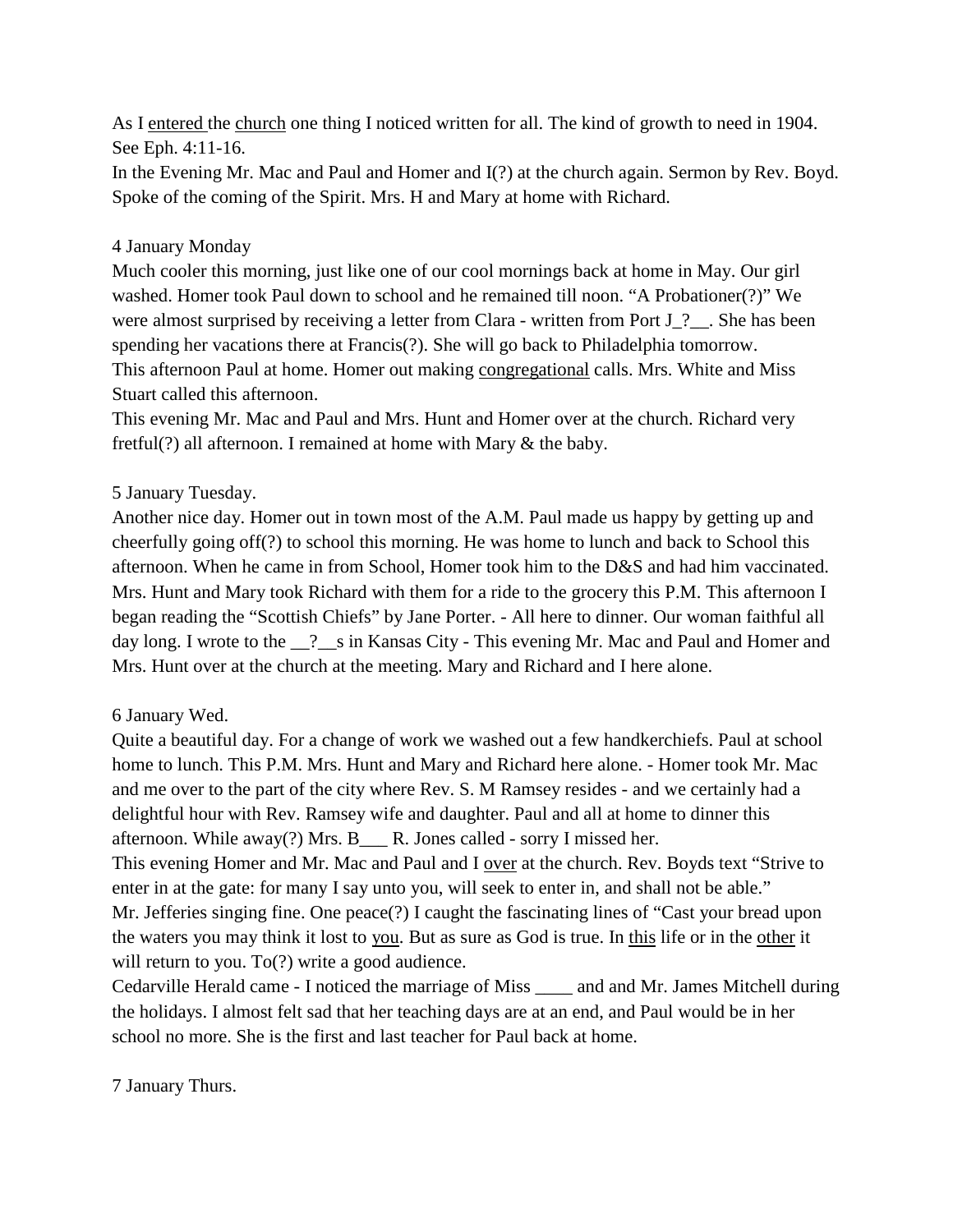"Bright and Fair." Homer around this A.M. He was in with the rest to lunch - Paul at School all day. A letter from Harlan. He has just returned from Minneapolis - had quite a fine time. Washburn(?) and Crosby had a banquet for his (?). Harlan seems to be in fine spirits. He will be back at Des Moines again the rest of the week. This afternoon Homer out among the lambs(?) and  $\frac{1}{2}$  of the city, (?) up for the meeting at the church this evening.

Mrs. Russel P. Hall - late of S. Deacon(?) and her daughter Mrs. C. P. Hall of this city called this P.M. This evening Mr. Mac and Paul and Homer and Mrs. Hunt over at the Evangelistic meeting at the church. Mary and Richard and I at home; Dr. J. S. Plummet(?) here and remained till the folks returned from church.

### 8 January Friday.

A beautiful day. Paul at school all day. For a change of scene, Homer took Father out in the city and they dined there. A little later Mrs. Hunt and Mary took a trip out in the city too among the stores - and they also took dinner up there too. (Editor's Note: The words "there too" seem like they have been written over some previously scratched out words). Susie busy in the kitchen and putting the house in order. I had the \_?\_ of Richard - when Paul came in from School we had our lunch. I just(?) in a truly full day reading "the Scottish Chiefs." This evening Mr. Mac and Paul and Homer and I over at the church. - Sermon by Rev. Boyd - text: the Spirit of the Lord is upon me, because he hath anointed me to preach the gospel to the poor. To preach the gospel of love the gospel of life and the gospel of liberty. The singing fine. Mr. Mac and I walked home with Mrs. Messinhimer as she was there alone.

#### 9 January Sat.

Another nice day. Mr. Mac and Homer around home most of the day and Paul too. This afternoon \_\_\_\_ Mrs. McDanongh(?) called and their little girl. Mrs. Hunt up in the city at Mrs. Kern's(?). This evening all of us at home.

### 10 January Sabbath.

Very beautiful day. Paul at Sabbath school and church Mr. Mac and Homer and I there. Rev. Boyd's text: A little while and ye shall not see me; and again a little while and you shall see me." We had a very earnest sermon indeed - the minister never at any time seemed more earnest than he did today. After greeting(?) the Christians who felt deeply in earnest in this Evangelistic movement at the request of their(?) paid(?) remained. It was a precious hour to those who remained. I read today "that it is easy for God to turn every heart - all hearts are open to our King. At his girdle swing the keys by which the most unlikely door can be unlocked" Mrs. Hunt at one of the uptown churches. Mary at home with Richard. Susie had a nice dinner ready when we came home. This afternoon Mr. and Mrs. Reece Calvert stopped into see the folks. If I had never read the last two verses of the 58th chapter of Isaiah I would have enjoyed their call more.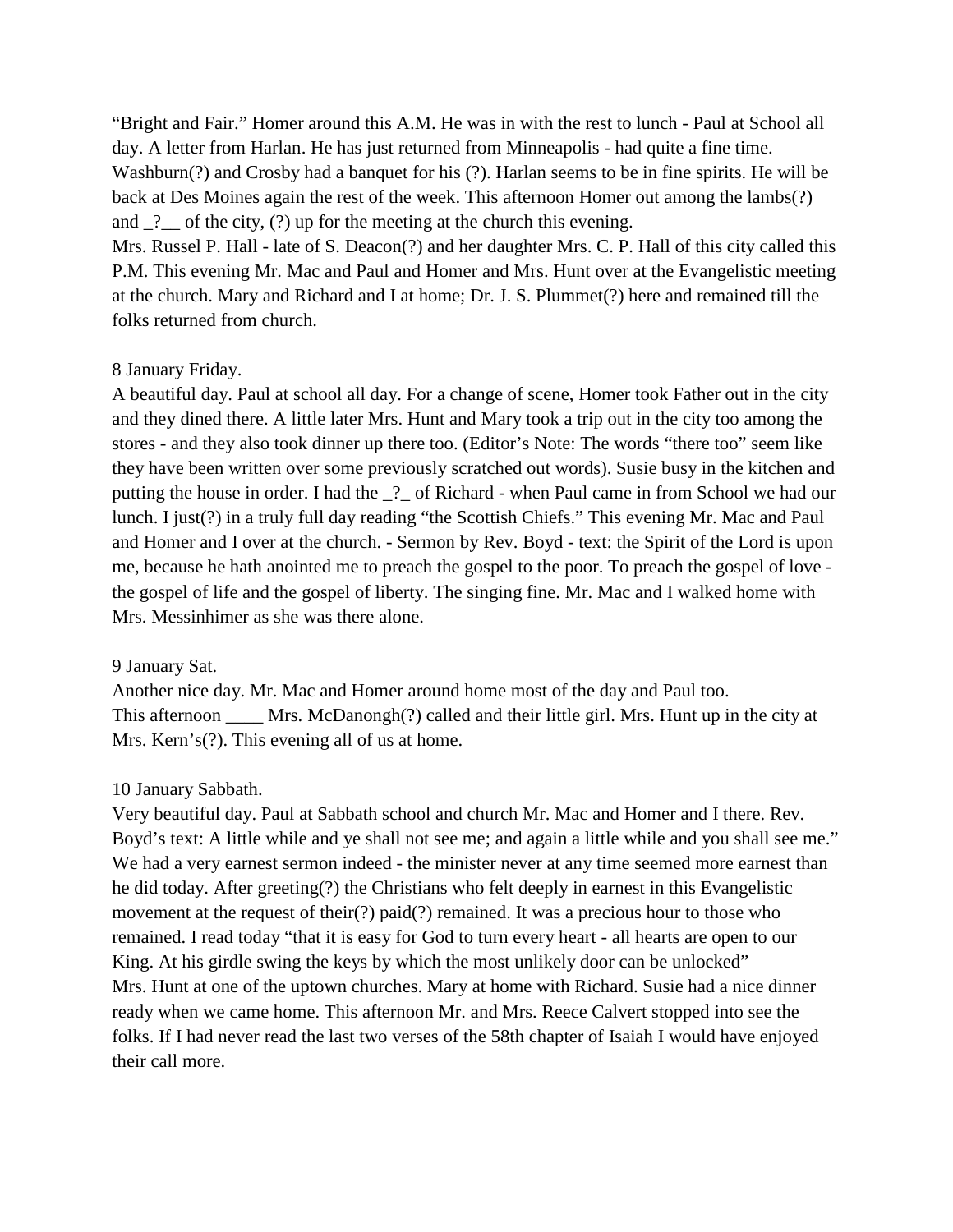Paul at the young folks meeting this afternoon - he joined their Society. This evening Mr. Mac and Paul and Mrs. Hunt and Homer over at the Church. Sermon by Rev. Boyd, of a\_?\_. I remained at home with Mary and Richard. The singer Mr. R. N. Jeffery copied me this verse by request:

"This forever can make you what you ought to be.

This blood can cleanse your heart and make you free.

This love can fill your soul and you will see

It was best for Him to have the way with thee."

### 11 January Monday.

Monday. Another bright day. Mrs. Hunt went over to Santa Monica for a little visit this morning and will be gone two or three days. Homer up town at meeting of Presbytery this morning. He came home to lunch - and Mr. Mac went back with him to the meeting, this afternoon. Dr. Frank DeWit(?) Talmages(?) case before the meeting ((another place where a couple words have been scratched out, and that spot has a rough texture on the page)) - Paul at School. Susie here and washed and at the work all day. This evening Mr. Mac and Homer over at the church - A letter from Aunt Mary - they have taken Miss Fannie Townsley teacher of our school into the family to board. They are having zero weather there now. Paul did not go to lunch this evening.

(Editor's Note: in between these entries, the word "salts" with quotations around it, appears written sideways in the inside margin)

## 12 January Tues.

Quite a nice day indeed - Homer in his Study all A. M. He and Mary took care of Richard last night in Mrs. Hunt's absence. Mary not feeling well - she was in bed nearly all day. Susie at the work and very faithful. I took care of Richard most of the day. Homer out this P.M. Then when Paul released from school, Homer took out to the Dr. again to see his vaccinated arm. Mrs. Hunt still absent. Paul at school today. This evening he and father and Homer over at the Church - Mary and Richard and I home alone.

### 13 January. Wed.

Another bright day. I have been away in the "laundry" all P.M. Homer out in town. Mary is better this morning. Susie here at her work. This afternoon Rev. Mr. and Mrs. S.M. Ramsey and their daughter Martha called. Homer was out in the city while they were here. I was sorry they missed seeing him. Mrs. Charles Henry(?) Jones(?) called. and was here an hour. Paul suffering with his arm. He was at school as usual today. Mrs. Pillcrist(?) called this evening and remained for tea. She went over with Mr. Mac and Homer to the church. Rev. Boyd still preaching as usual. Susie here as usual today. Mary and Paul and I here with Richard.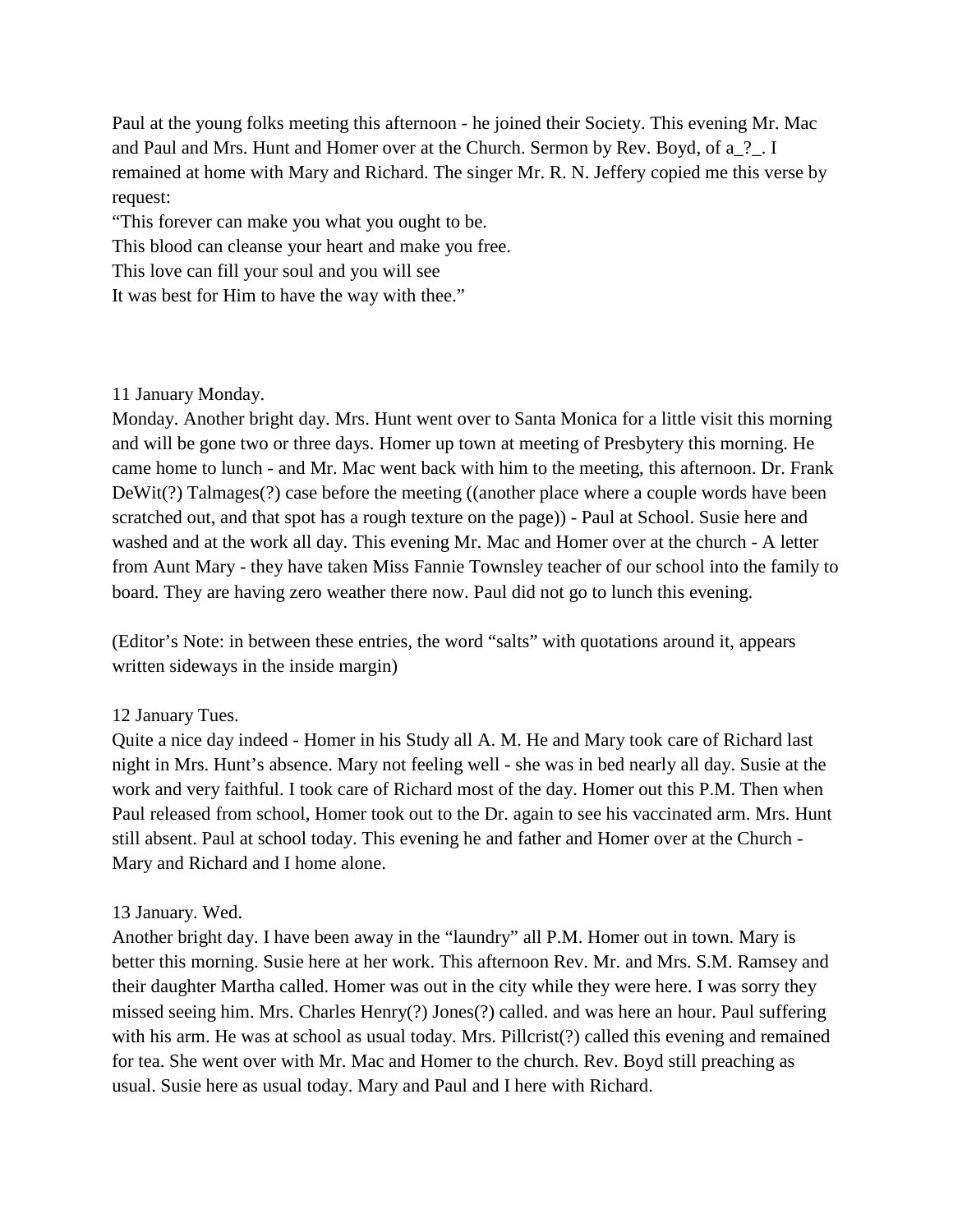### 14 January. Thurs

Very warm - the door and windows open. I have been in the " $(daisy? / dairy?) B$ " s" today. Mr. Mac around home most of the time. Susie here at the work. Paul at home today with his arm. This afternoon Homer and Mary over at the School at a meeting of the Missionary Society. This is the first time Mary has been at Bethany Church. Mrs. White and her daughter and Mrs. Erwin(?) Jr. called. We were delighted this evening at Mrs. Hunt's return to us. She has been away since Monday morning, yet it seemed a longer time to Some of the folks. Homer and Mr. Mac and I over at the church. Had sermon by Rev. Frank Dewit(?)  $P$  D. D. text "Help those women who labour with me in the gospel" After preaching he gave most of the congregation a warm hand shake. Mr. Mac and I walked home with Mrs. (Editor's Note: the text in this line ends here)

Mrs. Hunt and Mary up when we came home. Paul's arm bothering him - he retired early.

## 15 January Friday.

Quite a beautiful day although a heavy fog fell around our house and over the city last night. Paul at home today again with his sore arm. Homer and Mary over at Santa Monica at Dr. J. S. Hunt's today. They returned after five. Mary not feeling very well. Mrs. Hunt and I around with Richard in his wagon - we called at two by the groceries near here. Mr. Mac out quite a while this afternoon for a walk. This evening Mr. Mac and Paul and Homer and Mrs. Hunt over at the church. I stayed at home with Mary and Richard.

It is 37 Years ago this evening since our wedding day. Tonight we are far way from the old home - for 36 years these a\_\_\_ V\_\_\_ were committed at the same old home - and the very surroundings are so changed it almost seems like we are in another world. Then the snow was on the ground the sleighing fine - but tonight the air is mild, the flowers blooming - we might think it was June, not the fifteenth of January. But it is not only the weather or the surroundings that have changed but many of the friends who were with us there have passed away - and time has left its mark upon those who remain. But amid the changing years it is pleasant to remember that there is One who never changes but "is the same yesterday and today and forever." "He is the light of the world," "the light of the morning," "light for the noon day" and "the light for the evening tide." And at the last will lighten the way across the dark river.

## 16 January Sat.

For a change it was very cloudy this morning - but after a while the Sun came out in all of its brightness - Mary not very well today. Homer up(?) in the city 'till noon. Mr. Mac took a walk out. Paul over at the boy's football ground as a spectator this A.M. This afternoon he and Mrs. H\_\_\_ up in the city a while. Homer in his study - Susie at her work and I have been at mine.

## 17 January. Sabbath.

Another cloudy morning - but later on the Sun came out in its regular beauty.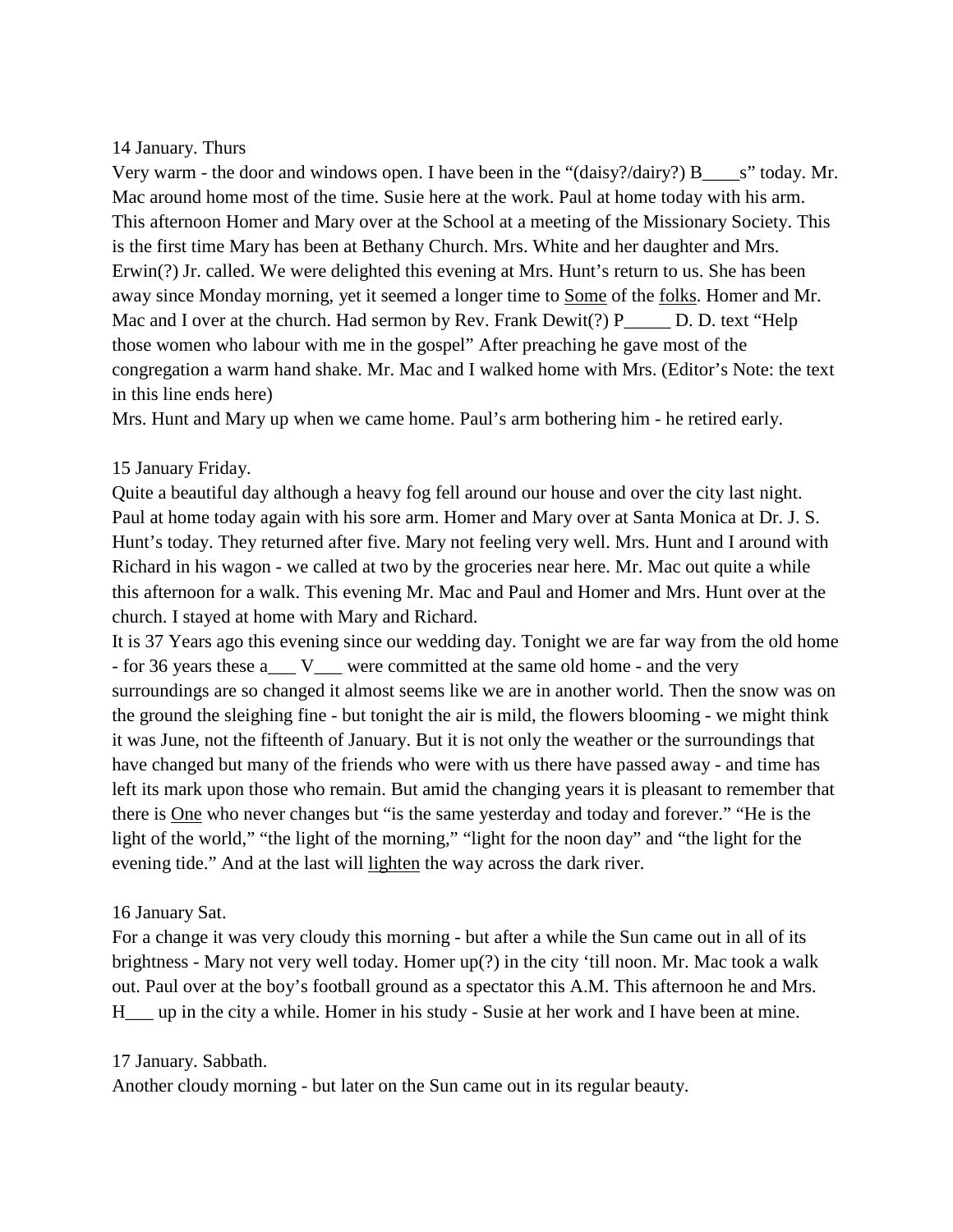Mr. Mac and I went across the city to Rev. S. M. Ramsey's church - reached there at the finishing up of their Sabbath School and was pleased and surprised at the thorough training the children were receiving. I noticed the school numbered 25 - besides the teachers. Rev. Ramsey's text the "Resurrection." We had a pleasant hour.

We reached home in time for dinner. Homer and Mary over at the church. Sermon by Rev. Boyd. This evening a shower did come - the first since Sept. The one in Sept. was the first since April. Not much wonder a shower is a matter of gladness in this country. Notwithstanding the Shower, Mr. Mac and Homer and I over at the church - Rev. Boyd's study(?) at God's command to the Children of Israel to go up and possess the land. God gave this command yet he meant for the children of Israel to fight for every stretch(?) of ground which they possessed. God never plans a lazy(?) life for any of his children - Jesus said "My Father worketh hitherto, and I work." This is a rule for our life for us to follow. Mrs. H\_\_\_\_ has been at home today and this evening. Paul at church this A.M. and Sabbath School - and the young folks meeting at the church this evening.

(Editor's Note: it appears that there was once a newspaper clipping or a picture here: pages 36-7)

### 18 January. Monday.

A nice day after the shower last night. A friend from Santa Monica called to see Mary and Mrs. Hunt, and she brought a present for Richard. Homer up in the city this A.M. Mr. Mac out for a walk this A.M. and this P.M. Susie here at the work. Paul at School. This afternoon I went with Mrs. Hunt to the Ebel(?) Club, Women's Club, under the leadership of Mrs. Lacey(?) R. Chapain(?) Some of the agitating topics of the times were taken up and discussed by the members of the club. - These discussions were followed by a talk by Mrs. Chapain. There was quite a gathering of the women. Quite interesting to look upon so many bright faces. This evening Mr. Mac and Homer and Mrs. Hunt and Paul were at church. Sermon by Rev. Boyd. Mary and Richard and I here alone. Dr. Hunt of Santa Monica called this evening. Mrs. Hillcrest(?) and daughter called. (Editor's Note: this last sentence is much smaller on the page, as if Martha forgot to write it, then felt it was important enough to add to the page later.)

## 19 January Tuesday.

We had a light shower this P.M. Susie here - we all seem to be busy. Homer is in his Study most of the day. Paul at School. Richard seems to be the most Prominent character. A letter from Clara. She is back at her work in Philadelphia and back at Dr. Boya's again. Tonight she was invited to Dr.  $\dot{ }$ 's to their 40th Anniversary.

This evening Mrs. Hunt and Mary at home with Richard and Mr. Mac and Homer and Paul and I over at the church. Sermon by Rev. Boyd - Subject: "The Evils of the Tongue"

### 20 January Wed.

Cold last night and this morning. This A.M. Mr. Mac and Mrs. Hunt and I up in the city, through the stores - We took dinner seeing what we loved: Sea. We met Mr. R\_\_\_ Calvert(?) while we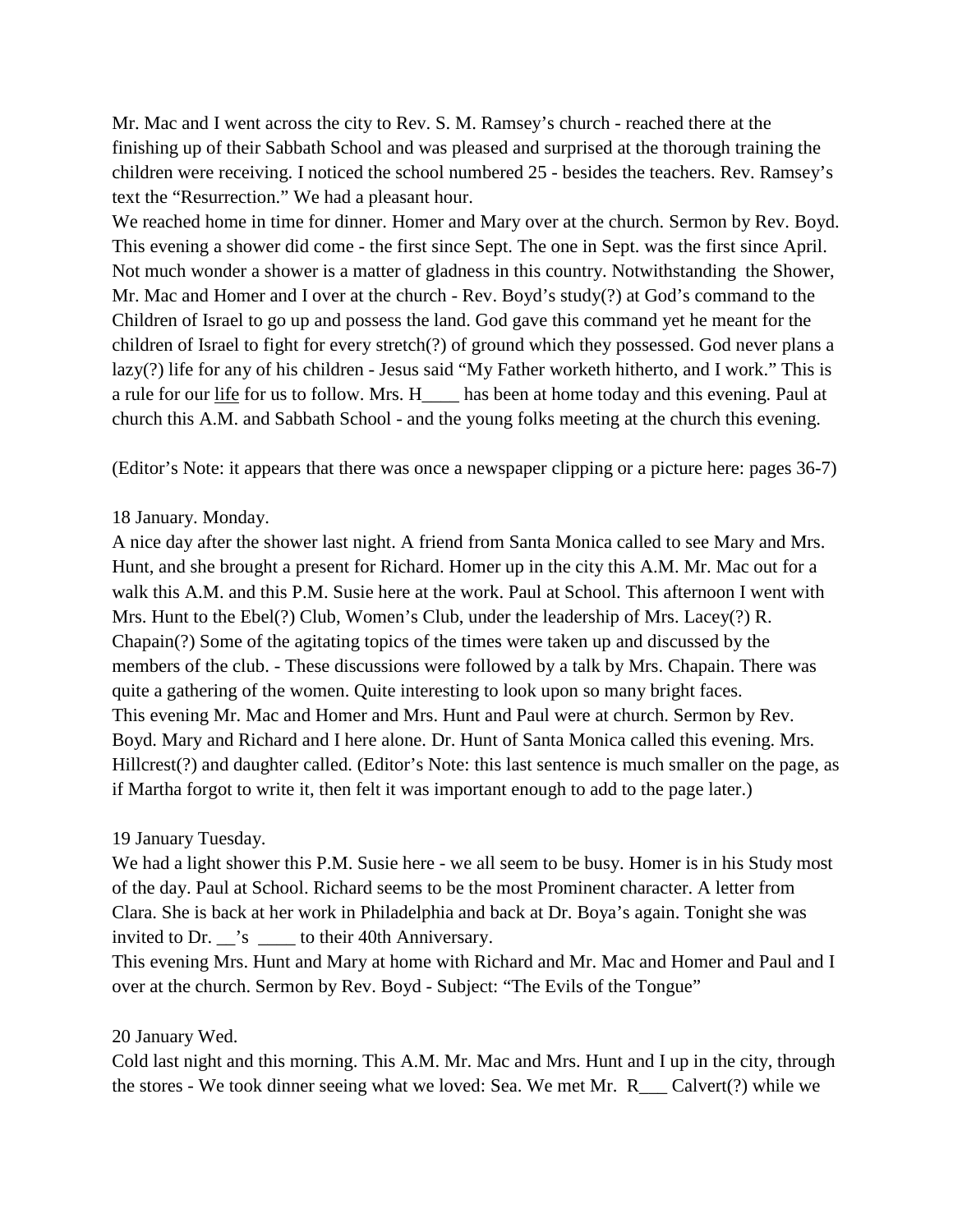were out. We purchased a gas heater for Homer's study which we hope will be a success(?) - Homer out among the brethren(?) Paul at School and out with the boys at the football. Susie here - Mary had a busy day with Richard - Mrs. Hussenheimer(?) called this P.M. We reached home in time for supper this evening. Some of us were too tired to go to church - Mr Mac and Homer and Paul there. We had a pleasant day - if we are tired.

### 21 January Thurs.

Another day felt(?) a little cooler. Homer in his Study most of the A.M. Paul at School. This afternoon Mrs. Hunt up in the City looking after necessaries for the family. Mary in bed till noon not feeling well. This afternoon Homer out among the Congregation. Who(?) was(?) Will Anderson called. Also Mrs. Roach, one of the church members. Mary up to receive them. This evening Mr. McDonaugh(?) here to dinner, Susie faithful. This evening Mr. Mac and Homer and Jason and I over at the church. Dr. Boid's (Not sure why it's spelled differently here) text "Those who wait on the Lord shall renew their Strength - Mount up on wings of an eagle." When we came home we found Dr. and Mrs. H. P. Kerr late of Boston here to see Mrs. Hunt and co. They certainly were entertaining.

### 22. January Friday

(Editor's Note: Another normal day. Paul at school, others out and about. They go to church again that evening and hear another sermon by Rev. Boyd)

## 23. January Sat.

(Editor's Note: The family spent the day somewhere 17 miles from the coast of the Pacific Ocean. There they met Mrs. Reece(?) Calvert)

This afternoon Mr. C went to the stable and brought out a carriage and two grays(?) and he took Mr. Mac and Homer and Mary and I in the Carriage - and Mrs. Hunt and baby Richard and Mrs. Calvert followed in the buggy. He took us among the Orange & Lemon & Walnut groves. We went all the distance of fifteen miles.

(Editor's Note: They almost missed "the car" back to Los Angeles. Susie had a meal ready when they returned.)

### 24. January Sabbath

(Editor's Note: another day at church and another sermon from Rev. Boyd)

### 25. January Monday.

(Editor's Note: Martha received a book in the mail called *Perfect Health* "written by One Who Has It." Mr. Mac and Homer spend most of the day in Santa Monica at Dr. Hunt's. Martha just finished reading *The Scottish Chiefs* by Jane Porter. She writes that the "brightest star" in this book is William Wallace. She likens William Wallace's story to John 12:25, which she quotes here.)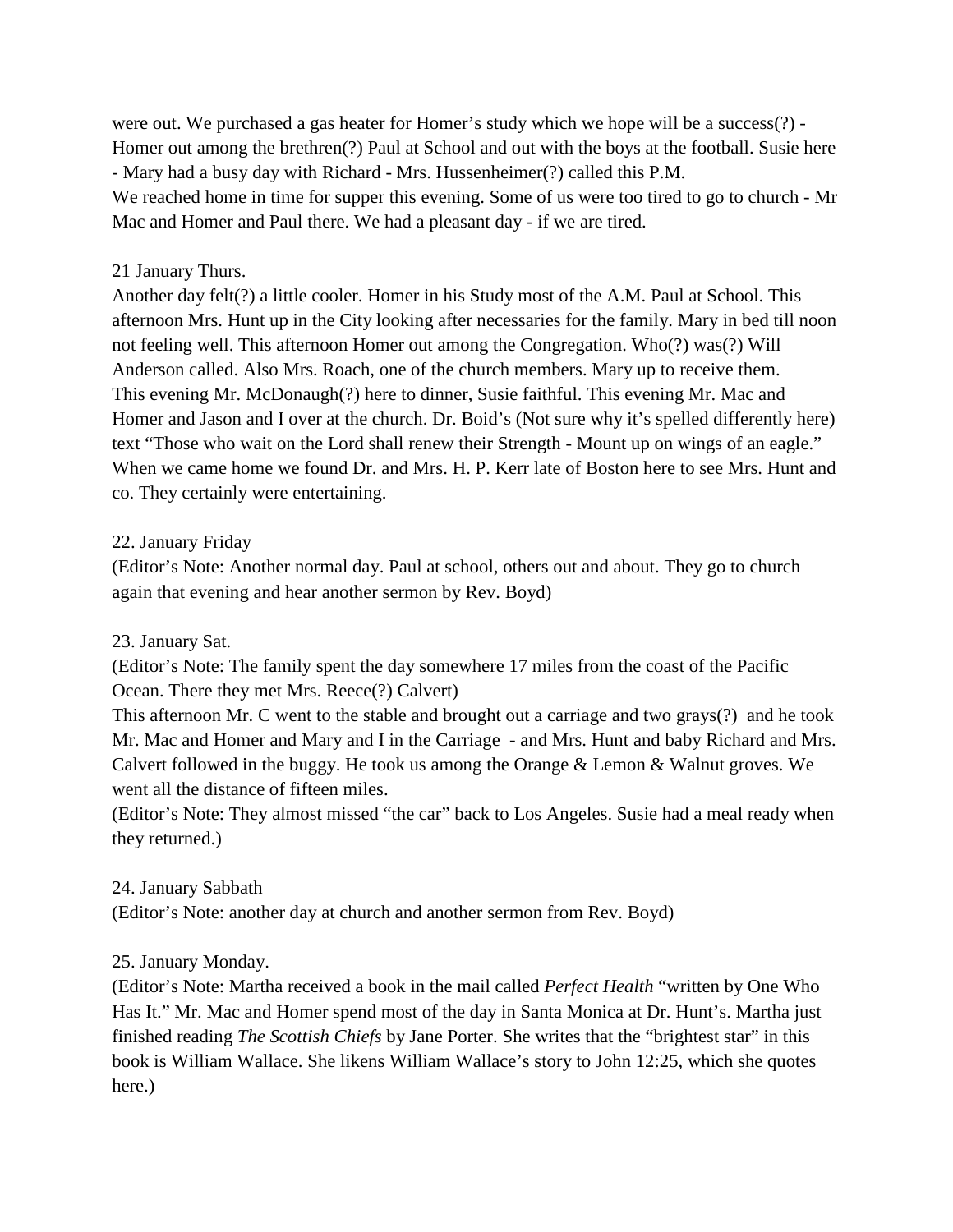26 January Tues. (Martha's 60th Birthday)

I am feeling quite sober today - for this is my birthday and I realize quite fully I am on the Shady side of the hill.

27 January Wed.

(Editor's Note: Mary sick most of the day, then Martha sick later in the day. She receives (for the first time) a prescription from Dr. J.S. Hunt)

28 January Thurs.

(Editor's Note: Martha just finished reading another book, *Storms Rolled Away*, which, judging by her long discussion on it, seems to be about choosing the Kingdom of God first and other things second.)

29 January Friday.

(Editor's Note: Normal occurrences again today. Martha and Mr. Mac together finished reading *Mettle of the Pasture* by James Paul(?) Allen. Richard spent an hour outside today and the excitement made it hard for him to go to sleep tonight.)

30 January Sat.

(Editor's Note: Mrs. Hunt had dinner at a Minister's house. Homer spend time with the church folks again.)

31 January Sabbath

(Editor's Note: A man from Columbus who had travelled to California for his health went to church with Martha and Mr. Mac today Homer preached in the morning and in the evening at church.)

### February

1 Feb. Monday

(Editor's Note: Letters came today, which cheered everyone up. Apart from that, it was a normal day)

Dr. J.S. Hunt here this evening. He dosed out the 2nd. Prescription - all is so far arranged for.

2 Feb. Tuesday.

(Editor's Note: Mary is still not feeling well. Martha is reading another book, *Struggle for a Continent*, "edited from the writing of Francis Parksman by Pelham Edgar.")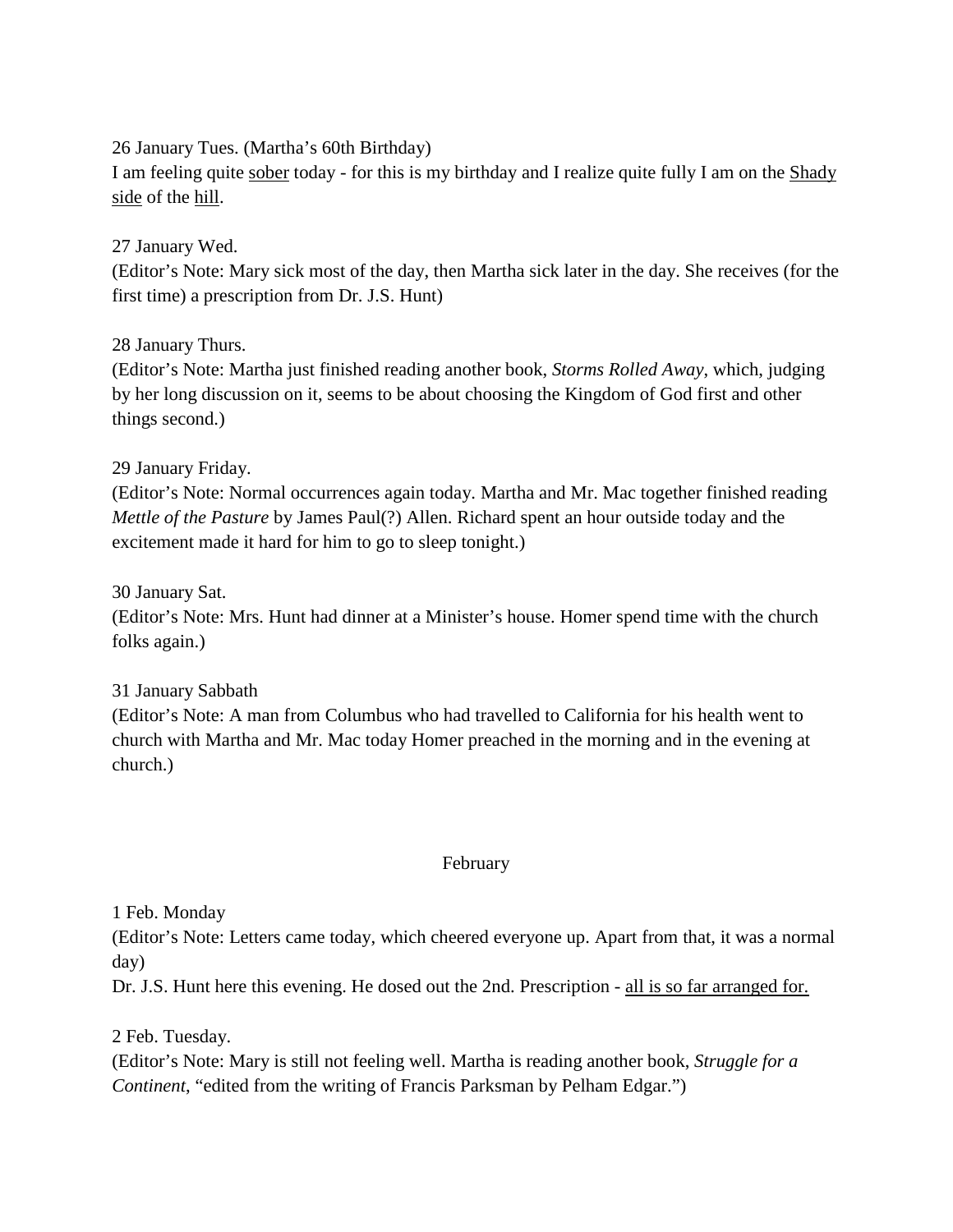3 Feb. Wed. (Editor's Note: all-around normal day)

## 4. Feb. Thurs.

(Editor's Note: Martha attended a meeting of the Women's Missionary Society and met Mrs. Alford. Mrs. Ramsey was also there. Paul had dinner elsewhere as he is now part of some club, though there is a blank space in the journal here where Martha likely meant to fill in the name of the club but then later forgot.)

## 5 Feb. Friday.

(Editor's Note: A very rainy day, which is rare for California.) They have rain here in Cal so seldomly that the people are ill prepared for it.

## 6. Feb. Sat.

(Editor's Note: It stopped raining. Another normal day. I can't help but read sarcasm when Martha writes, "Mr. Mac enjoying himself as usual. I the same." They received the *Xenia Gazette* and found out about the death of C\_\_ Kinney(?) who was 8 years old.

## 7 Feb Sabbath

(Editor's Note: A normal Sunday, though Martha stayed home from church in the morning. In the evening she heard "a talk on Temperance.")

# 8 Feb. Monday

(Editor's Note: Paul stays home from school. They receive a letter from Kansas City explaining that Uncle John is very sick.)

## 9 Feb. Tues.

(Editor's Note: Martha, Mrs. Hunt and Richard went to the beach in Santa Monica and had his picture taken there. Martha receives a third prescription from Dr. Hunt.)

Dr. J.S. Hunt's boy patient that he has watched so tenderly died that night. This boy was Paul's age.

# 10. Feb. Wednesday.

A beautiful day. Paul at school as usual. Near noon Mr. Mac and Homer and Mary and I left for Rev. Ramsey's. We took dinner there with Mr. and Mrs. Ramsey and their daughter Martha, and along with Rev. Alford and wife and daughter late of Beaver Falls, PA. Homer and Mary left directly after dinner. The rest of us remained till near five. We had a very delightful day indeed. Mrs. Hunt kept Richard at home although were both invited with us. Susie here today. A letter came from Jason - he is getting along all right at (?) in the college.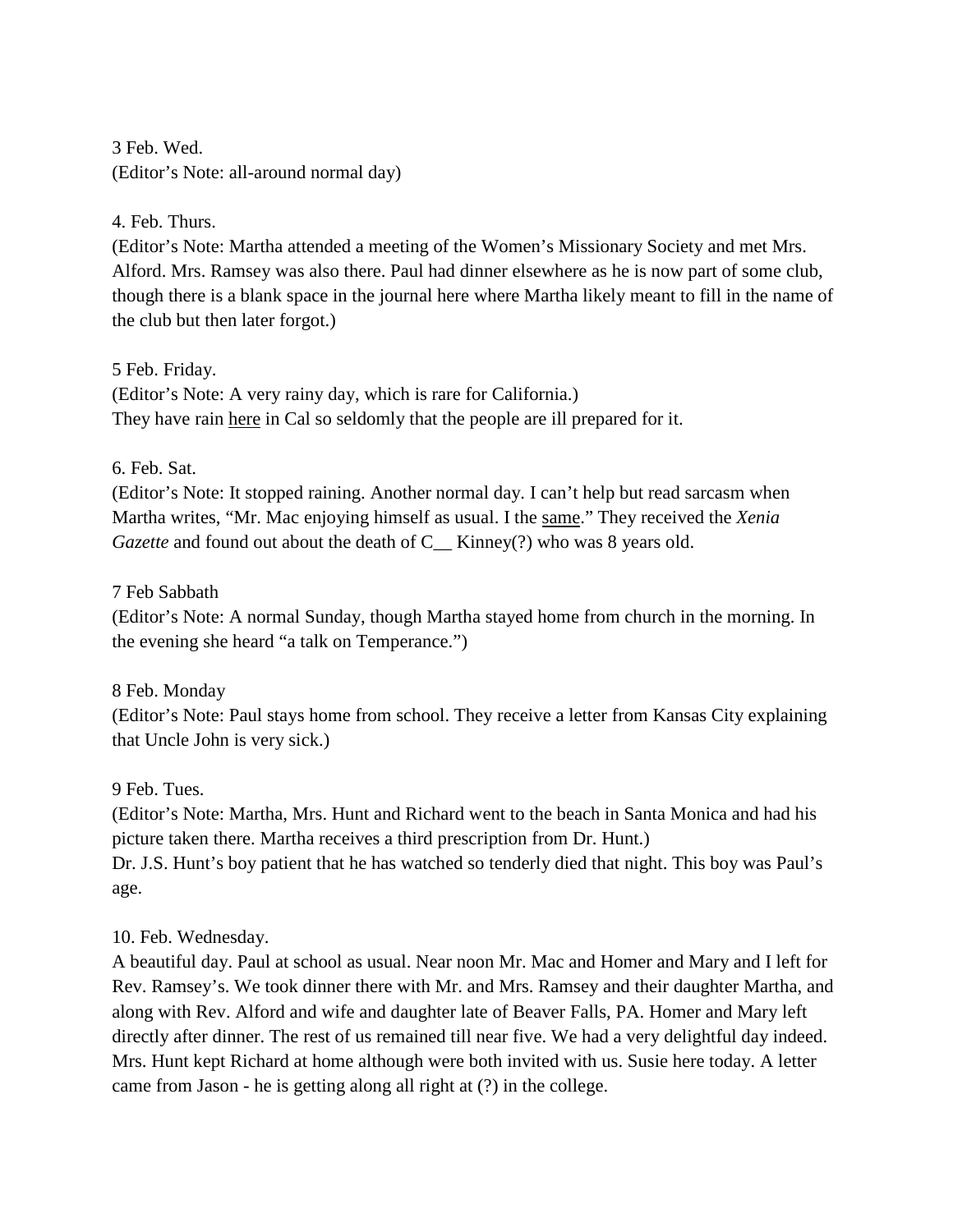11. Feb. Thurs.

(Editor's Note: Mr. Mac and Martha attended an all-day meeting of the Prohibitionists of Cal. Normal day for everyone else.)

## 12 Feb. Friday.

(Editor's Note: Today they went on the "Seeing Los Angeles Observation Car." They also went to the "Ostrich Farm and Feather Department." Martha writes a long paragraph here about Ostrich facts. Pretty much a normal day after this.)

13 Feb. Sat.

(Editor's Note: Richard's half-birthday (turned 6 months old today)).

14 Feb. Sabbath.

Cloudy - but pleasant. Susie here with Richard and his Mother. Mr. Mac and Paul and Mrs. H\_\_\_ and I over at the church. Sermon by Homer - text "But Jesus said unto them, they need not depart; give ye them to eat." Homer preached well today. Had more love and kindness in his sermons than normal.

When we came home dinner was ready. This afternoon Mr. and Mrs. Hussenheimer(?) and Hubert called and Mr. Mac and I went with them to the Simpson Auditorium to hear Rev. B. Fary Mill Sr(??) His theme - Christ relation to us socially. The house crowded - it is quite a gloomy evening. Homer did not go to the Sun C. E. this evening, or more of us there. Paul was at Sabbath School this morning and he led the Jr. C. E. this afternoon. We  $\frac{?}{?}$  a dispatch from Kansas City this evening. Uncle(?) John MacMillan died yesterday - the 13th - His remains will be taken to Bloomington \_\_? \_\_ to their old home. Fred is in Kansas City - He sent us the dispatch. He will go with the folks to the funeral. I am glad he is with them.

15 Feb. Monday

(Editor's Note: Martha receives a letter from Wilmington about a serious sickness that Aunt Mary Eliza has. She also says "the papers full of the Russian and Japan war these days.")

16 Feb. Tuesday

(Editor's Note: More rain)

Mark Hanna is dead. He died at his apartments at the Arlington Hotel at 6:40 O'clock last night of Typhoid Fever after a sickness of two weeks. He was a native of \_(this is left blank)\_\_ and in the 67 year of his age. But the world still moves just the same. The lesson is no one need attach too much importance to themselves. This has been a day of rain and solid gloom without - but everything lovely within. Susie here today as usual.

17 Feb. Wednesday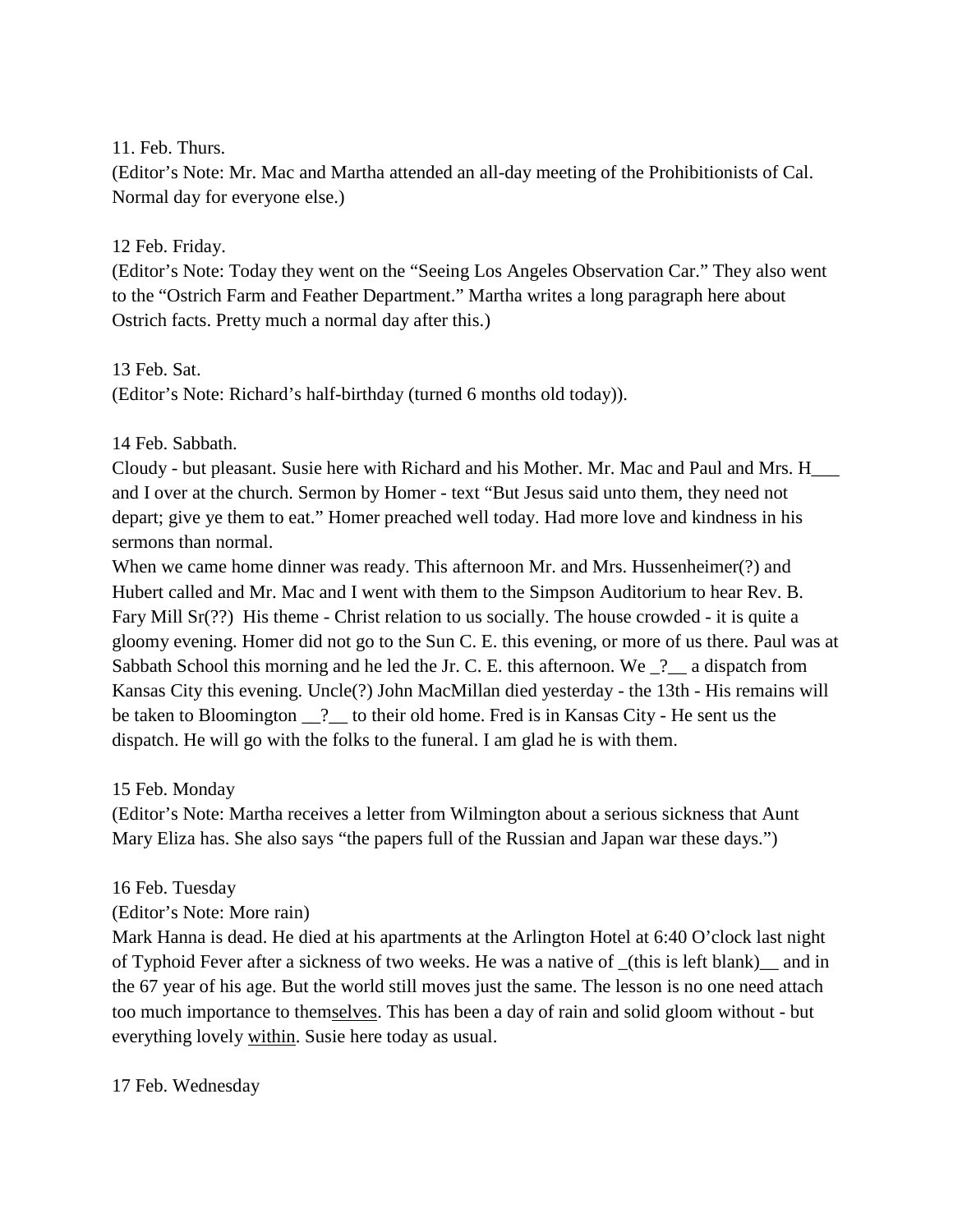(Editor's Note: Mr. Mac helps out at church where they are working on a parsonage.)

### 18 Feb. Thurs.

(Editor's Note: Martha and Mr. Mac (possibly more) ate a fish dinner at a house by the sea then sat on the beach for a while. Martha receives a fourth prescription from Dr. Hunt. On the way back they went through Hollywood (but spelled it with an "i.")

## 19 Feb. Friday

(Editor's Note: Mr. Mac and Homer were helping Dr. Boyd house-hunt. Later Homer and Mary "took a car ride for their health.")

## 20 Feb. Sat.

Most a lovely day like a June day at home. While we are having this kind of weather they all have cold and sleet and snow. Let us count our mercies. All of us, Mr. Mac, and Busy(?) this A.M. Susie home at the work - Another mercy to count, one which I never forget to be thankful for. This afternoon Mr. Mac and Paul up in the city - visited the shoe store for pants(?) beautiful(?). Later on Homer and Richard and his Mother and Mrs. Hunt and I took a long car ride; went to the end of the car line at Washington St. We went on Several other streets also did not return 'till after four. This evening much to our comfort we are here alone.

## 21 Feb. Sabbath.

Quite a beautiful day. Paul at Sabbath school and church. Mr. Mac and Mary and I (?) Homer preached text "And he, Jotham did that which was right in the sight of the Lord, according to all that his father Uzziah did: howbeit he entered not unto the temple of the Lord. And the people did yet corruptly." He preached well today - and with power(?) Had quite a good Audience. Mrs. Hunt on the sick list with a bad tooth. She remained at home with Richard. Susie here as usual. This afternoon Paul at the Jr. C. E. At the  $\frac{1}{2}$   $\frac{1}{2}$  the rest of us at home and in the evening too.

## 22. Feb. Monday.

This is Washington's Birthday. The School closed this A.M. Mr. Mac and Paul and Homer up in the city. Paul got a dress suit. All of them home at noon. Mrs. Hunt and Mary at Mrs. Dr. Kerrs at lunch - twelve the hour. Susie and I here with Richard. Mr McDonough here planting trees(?). He was here to lunch.

After Mrs. Hunt and Mary returned, Homer and Mary made several calls. Mrs. Hunt at the dentists this A.M. and still in not a very good condition tonight. \_\_?\_\_ a letter from Fred giving an account of Uncle John McMillan's death and funeral.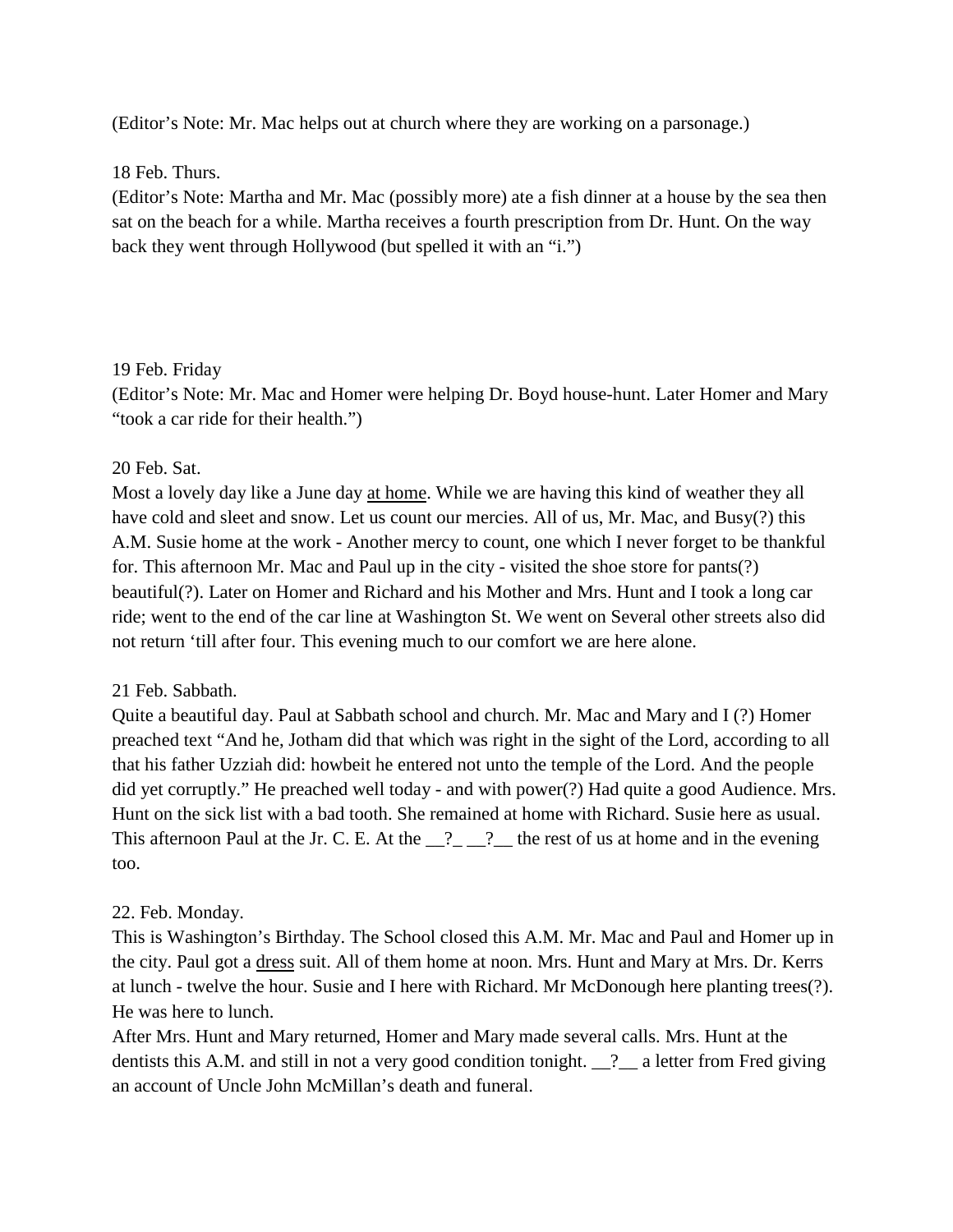## 23 Feb. Tuesday.

A balmy June day - but still it is mid-winter - and winter back at home in Ohio. Mr. Mac and Homer up in town at the Bank this A.M. Mrs. Hunt in quite a sad state with her teeth - has been on the sick list all of last night and today. Paul at School, Homer out in town this P.M. again. Susie off duty today. Mary and I in charge - Richard is the principle star and attracts us all. This afternoon Miss Hopkin(?) called.

After Six O'Clock Mr. Mac and Homer out to call on a friend on the other St. Paul at the Shoe Shop after dark. This seems like a long June day.

## 24. Feb. Wed.

Another beautiful day. Mr. Mac and Homer left on the early train for Downing and took a little walk(?) out to the home of Mr.  $\frac{?}{?}$  and took dinner there and quite a pleasant visit with the family. They found Mr. \_\_?\_\_\_ and wife and two daughters at home.

Paul at School - Mrs. H and Richard and his Mother and I here alone. Susie here and got breakfast but not being well went back home for the day. This afternoon Miss Lawrence, one of the company on the tourist(?) called - Also Mrs. Johnston and Mrs. Jones. Mrs. Hunt still in a miserable condition with her ulcerated tooth. Mr. Mac and Homer returned about three - Homer left for Santa Monica about four. Paul at the Shoe Shop, then he went up to the city library and got a book. Richard not well last night or today with a sore mouth. Another tooth Co\_?\_ing. Homer came back after eight.

## 25 Feb.

Dark and cloudy 'till noon when the sun came out. Mr. Mac over at the Shoe shop this P.M. Homer took Mrs. Hunt up to the dentists. She had the tooth  $\frac{?}{?}$  - She feels a little more comfortable - This afternoon Mr. Mac and Homer left for Pasadena and visited Dr. Patterson. This afternoon I left here in good faith to attend the Women's Missionary Society at Ramsey Church but when I reached there found the door locked. I was one week ahead of time as it is next week it meets.

I then turned my foot and went to the Ramsey Mansion to call. I only found Marth(?) at home but had a pleasant hour with her. I just reached home a few minutes before Mr. Mac and Homer came. Paul at School today. Susie here.

# 26 Feb. Friday.

Cloudy most of the A.M. This afternoon sunshine. Mr. Mac and Homer up town this afternoon. Home in time for lunch - left quietly afterwards for Santa Monica - expected(?) to go by boat to Lake Side to visit Mr. Mc ?..

I took a little trip across the city and made a call at Mrs. W. M. Crabbe's(?) and Rev. and Mrs. Alfords had a delightful call at both places.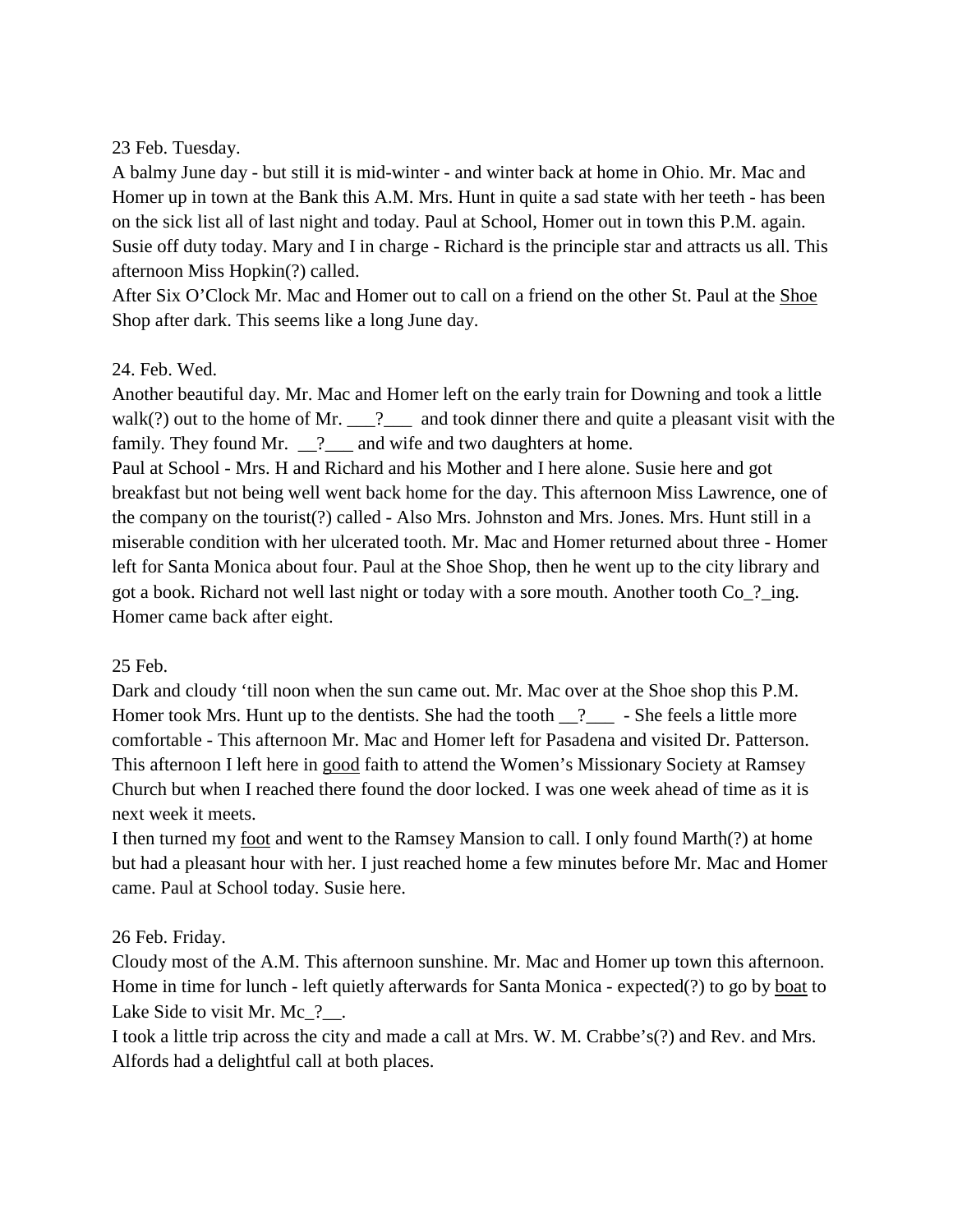(smudged word here) I came out on the car with Mr. Hussenheimer this evening, did not get home 'till near  $\frac{1}{2}$  we miss Mr. Mac and Homer already. It seems lonely around this cottage this evening.

#### 27. Feb. Saturday.

Cloudy this morning. Paul at the Shoe Shop and the library this P.M. Near noon the rain began falling and it rained almost constantly today and  $2 \underline{?} \underline{?} \underline{?} \underline{?} \underline{?}$  tonight. We have had a very quiet day indeed. All the outside world shut out on account of rain fall.

Susie was absent yesterday afternoon but here today the morning before that came in from ? has a notice in it of the death of Mr. S. K. Mitchel. He died quite suddenly last Sabbath morning - He was 82 years old.

Mrs. Hunt's Calenders(?) paper had an account of the sad death of Mr. Hugh Huntington - He had been in the state hospital for a few months. On last Monday morning he was found lying across his bed dead. He had been choked to death as the finger marks of the murderer was seen on his throat - One of the inmates in his ward confessed to having choked him. His family in Columbus was notified and after the coroners exam - \_?\_ his body was taken to his late home. The next day short services were held and his body was taken to the old Cemetery at Clifton(?) and layed away in the old family lot. For a change Mary and I have sent letters out to Lake(?) side to Father and Homer this evening.

Richard has been on the move all day. Mrs. H, feeling very much recovered.

#### 28 Feb. Sabbath

Bright and fair after the rain. Susie here. Mrs. Hunt taking care of Richard. Mary at Bethany Church. Rev. Brown preached. Paul and I took advantage of Homer's absence and we went across the city to Rev. Ramsey's church - We re'd [probably short for received] a cordial greeting there from the brethren.

Rev. Ramsey's subject - the two builders - One who built upon the Solid Rock - the other upon the Sand. The house built upon the Sand was a beautiful Structure but when the Storm and tempest began raging - it failed him at the hour when needed most and the house and builder and all who took refuge in it were swept away - but not so with the man who builded upon the Rock - The Storm and the tempest also came down upon him - but his house and all who took refuge within were safe, for it fell not for it was built upon the rock.

We reached home in due time. We have had pleasant Sabbath afternoon and evening here. Paul at the C. E. this P.M. Since receiving the news of Mr. Huntington's tragic death - it has cast a gloom over us. When Mr. Ramsey was preaching today I could see the necessity of our building upon the rock, for there is not any escaping, for the storm will come and beat upon us all.

#### 29 Feb. Monday

Bright and Fair. Paul at School today. Mrs. H and Mary serving. Susie here. (Editor's Note: Martha attends a Baptist Church and goes to a Purity conference there.)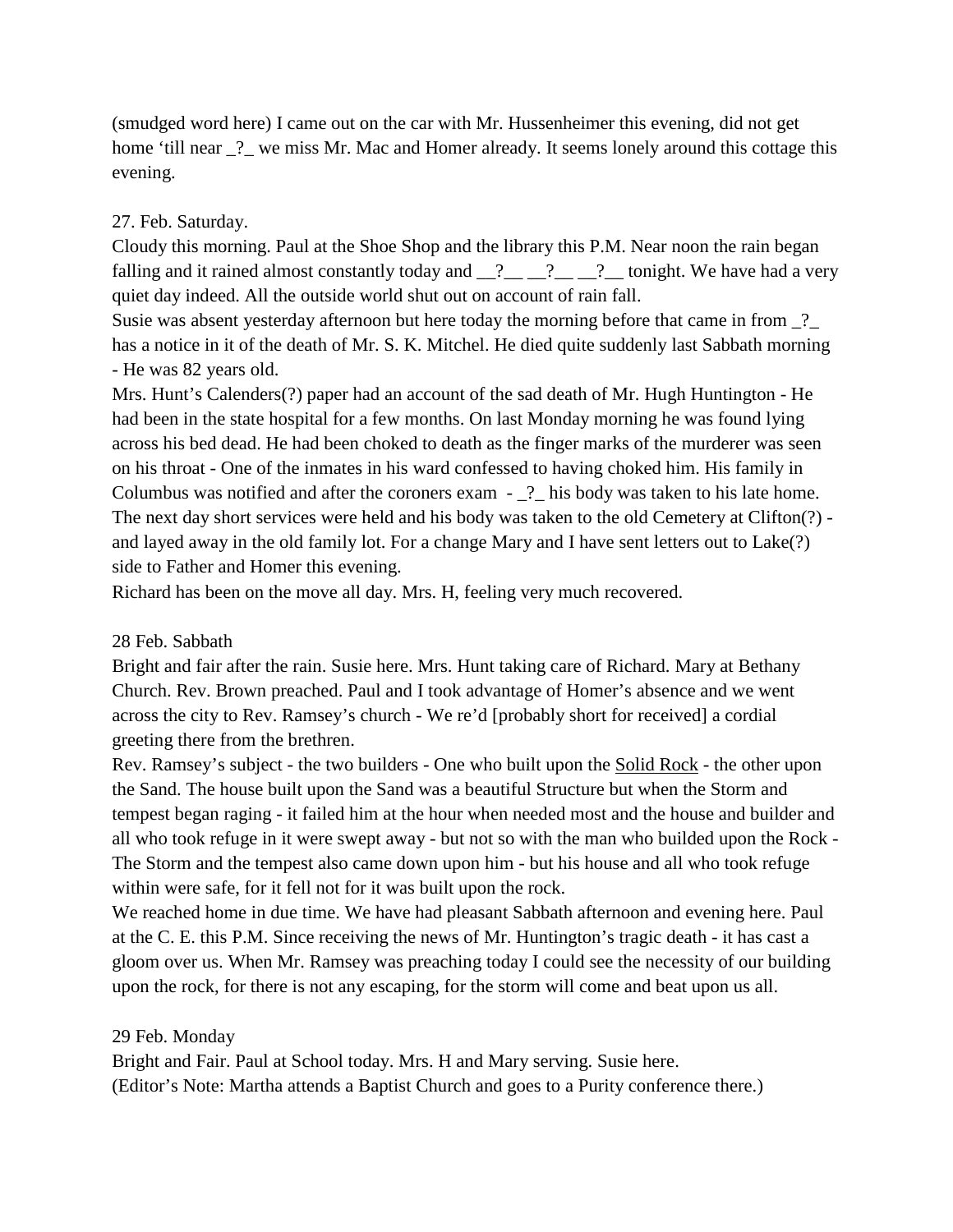### March

1 March Tues.

What a delightful day - all "lamb" here and no "lion" in this beautiful land. (Editor's Note: Martha receives a letter from Mr. Mac and Homer who are out of town for a bit.)

2 March Wed. (Editor's Note: Mr. Mac and Homer plan on coming home soon.)

3 March Thurs.

(Editor's Note: Martha had lunch with Mrs. Ramsay and her daughter Martha. They attend a Missionary Society meeting at a church there. Martha is sad that Mr. Mac and Homer will not be back until next week, but is glad they are having a good time.)

4 March Friday (Editor's Note: Martha, Mrs. Hunt, and Richard visited Dr. J. S. Hunt and his parents. Written sideways on the far left side of the page are the words "I got the 5th supply of medicine for  $\_\_$ . M.")

5 March Saturday

(Editor's Note: Paul went to the Alford's house for most of the day. Martha and Mary got very worried when Paul didn't return when they thought he would, so they went over there themselves to find Paul about to leave.)

6 March Sabbath

(Editor's Note: After receiving a free will offering in church, Mr. Ramsey spoke in church. Others went to a different church where Rev. Snider(?) spoke on character building.)

## 7 March Monday

The warmest day of this year. Almost too warm for comfort. Susie here as usual. Paul at School. Mrs. Hunt and Mary S\_ing \_?\_ spent most of my day writing and helping take care of Richard. Mr. Mac and Homer still absent - Paul went with Mr. Joan's Family to a - (the text is cut off here, as if Martha meant to finish this thought later but never did).

8 March Tues

(Editor's Note: Pretty normal day, but then later Paul went to the Library and also called the Alford home.)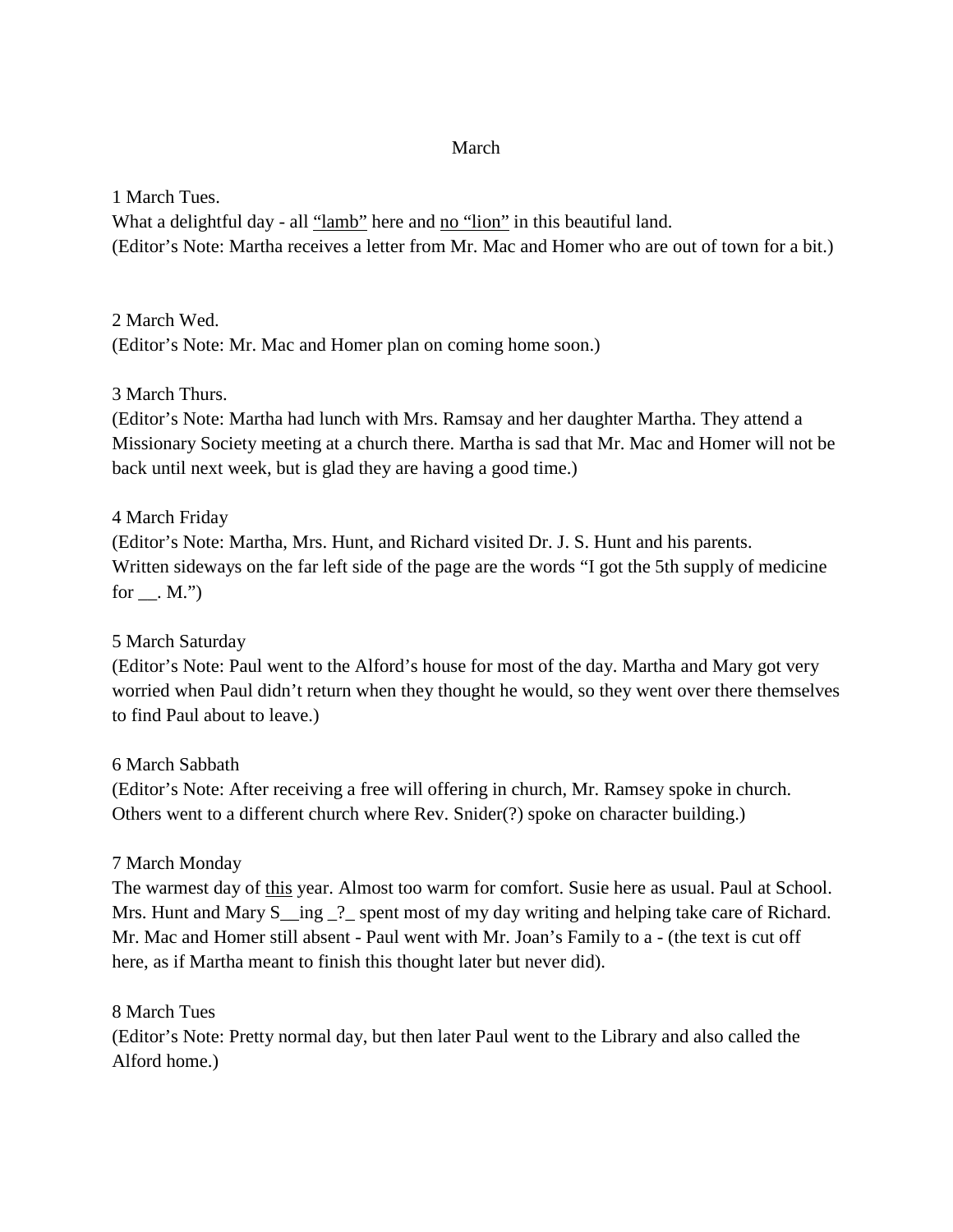9 March Wed.

(Editor's Note: Martha went to the First Baptist Church and attended the Confederation of Los Angeles Unions(?). Mr. Mac and Homer finally returned.)

I subscribed for a book for Fred, Harlan, Clatyon, and Jason and Clara. I hope they will reason to think and vote right when they read this book.

10 March Thurs.

(Editor's Note: A hairdresser came to visit and dressed the hair of Mrs. Hunt, Mary, and Martha.) One thing I will note here - Miss Haines in talking on the events in her life said - "Let God - Let Him work for you and in you - He can do it all, only let Him."

11. March Friday (Editor's Note: The Alfords moved to Long Beach today, and Martha was sad to see them go.)

12 March Sat.

(Editor's Note: They visited the Alfords in their new house, and Martha met a woman who is in Temperance work. She was also in the UK for several years, which fascinates Martha.)

13 March Sabbath (Editor's Note: Normal day at church; Homer spoke again.)

14 March Monday

(Editor's Note: Homer and Mr. Mac went to Pasadena to see a Specialist. Martha and Mr. Mac took a walk to a local drugstore. Mary was not feeling well that night.)

15 March Tues. (Editor's Note: Normal day; Mary still "on the sick list".)

16 March Wed.

(Editor's Note: They receive a sale bill from Clayton, which is apparently something new in their history. A doctor visits and diagnoses Mary with Measles.)

17 March Thurs.

Bright Sunshine - but a cool air stirring. Paul at School - Homer in his study most of the day. I(?) out among the folks an hour or so - Mary still suffering Dr. Hunt here to see her this PM. Miss Haines the hairdresser here and worked on Mrs. H.'s hair. (Editor's Note: a couple indecipherable crossed out and written over words here). She also shampooned (that's how she spelled it) Paul's. Richard misses his Mother - and we tried to make up the loss. Mr.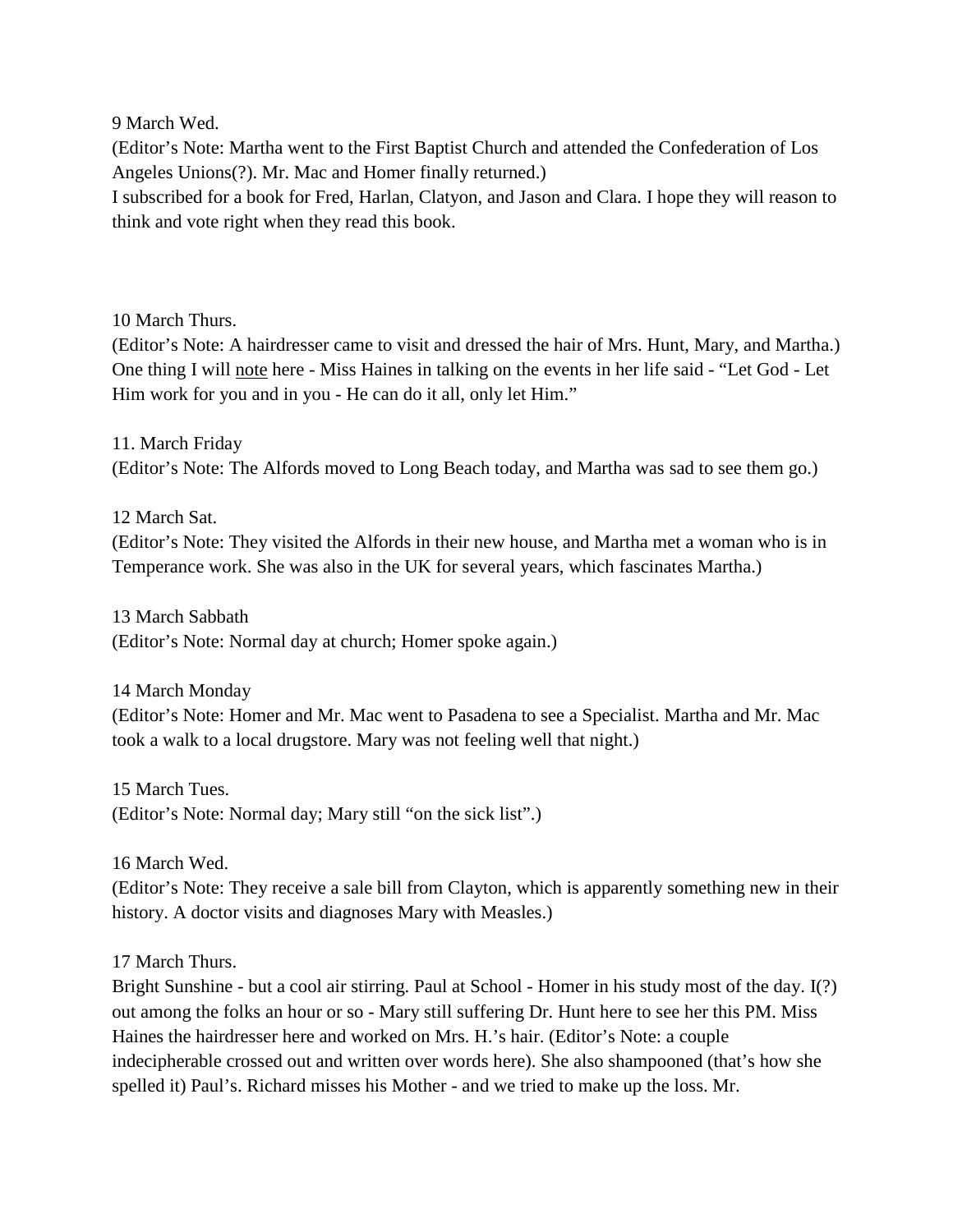Hussenheimer(?) moving into their open(?) rooms today. (Editor's Note: the following sentence was later crossed out) Dr. Hunt here this afternoon again.

18 March Friday

(Editor's Note: Mary still very sick. The doctor came and visited her and also gave some medicine to Martha as well. Not many visitors because people know there are measles in the house.)

19 March Saturday (Editor's Note: Normal day, Mary still sick.)

## 20 March Sabbath

Bright sunshine - but a sickly glaze to it - and a cool air. On account of the measles in the family no one at church but Mr. Mac and Homer.

(Editor's Note: Normal rest of the day; Dr. Hunt visited again that evening.)

## 21 March Monday

(Editor's Note: Mr. Mac and Martha visit Temple Baptist church. There Martha has some nice thoughts about Christians and the Bible.)

Homer at the meeting too. His remarks very founded on the Bible - God's great library. He said the Bible has been neglected very much by Christian people. We can only know the Christ as we know Him in this book. One thing he said which impressed me was that if anyone would read the Bible carefully through without prejudice that it would lead that one to Christ.

(Editor's Note: Richard and Mary were both listed in the bulletin to be prayed for.)

22 March Tues.

(Editor's Note: It rained much today. Martha took care of Richard while most everyone else went to Temple Baptist to hear Campbell Morgan speak.)

## 23 March Wed.

(Editor's Note: Mary finally felt well enough to leave her room. Martha received a newspaper from Cedarville with an article about the death of Arch McMillan. He was 57 years old and died of pneumonia. Today was also the day of a sale at the McMillan house in Cedarville.)

## 24 March Thurs.

(Editor's Note: Mrs. Hunt went to the dentist for a sore tooth. Mr. Mac and Martha had dinner on Spring St. [which helped me find the area in Los Angeles where they stayed]. The rest of the evening was pretty normal.)

## 25 March Friday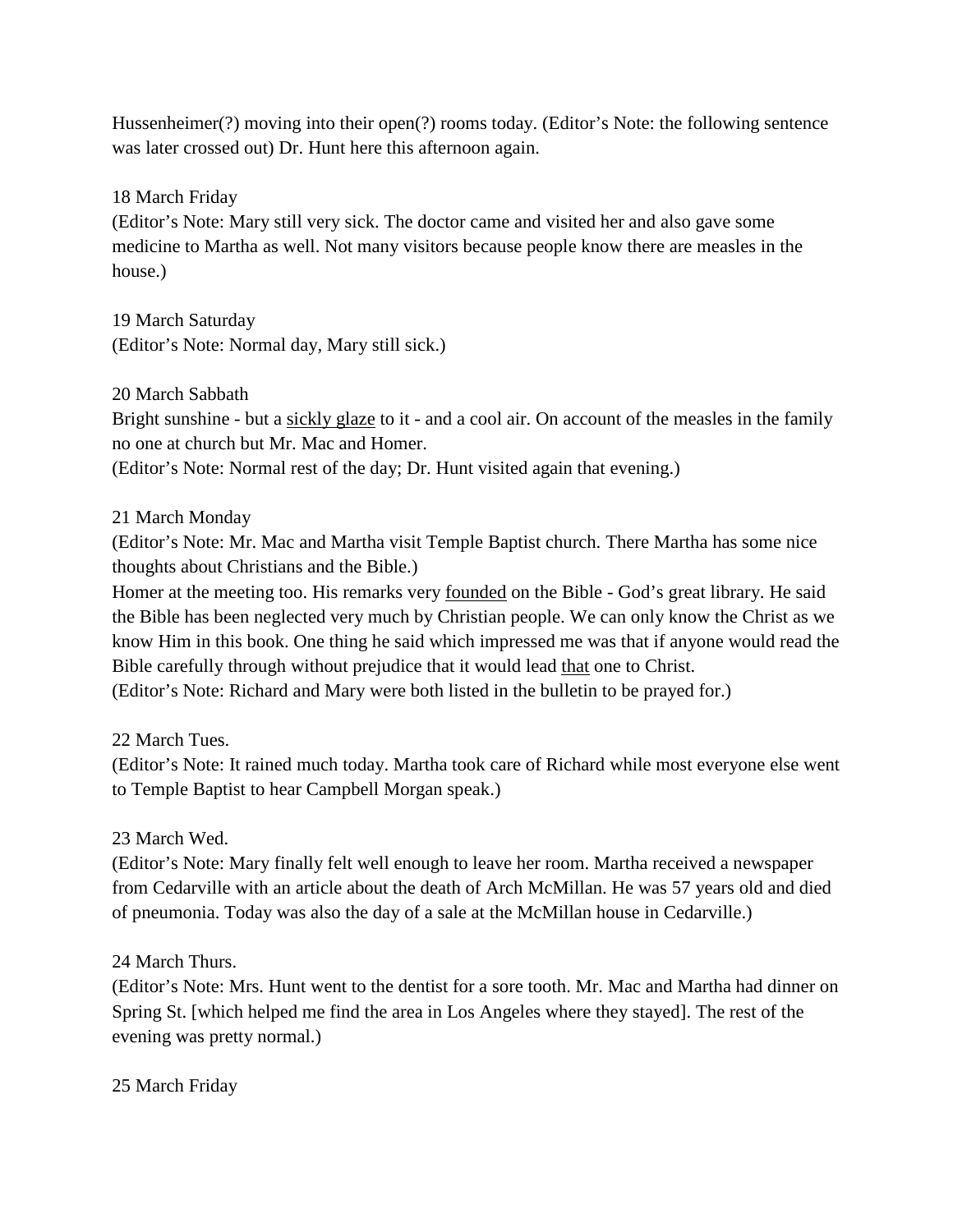Susie here which makes the days brighter.

(Editor's Notes: That evening they went to another Campbell Morgan meeting, which again was a full house. At a different meeting later, someone preached on Jesus, Mary, and Martha.)

## 26 March Saturday

(Editor's Note: Pretty normal day again, but Mary was suffering again this evening.)

(Editor's Note: In between pages 90 and 91 there is a clipping from a newspaper featuring an article about a woman who faced difficulty and ultimately raised two sons who went on to become famous.)

## 27 March Sabbath

(Editor's Note: Martha goes to church and has many thoughts about the service afterwards.) The worst slave this world has ever known has been set free by his love and power. How many here tonight and all over the world can testify that Christ has snapped the chain of sin which bound me and now I am free. What is it to deny yourself and take up the cross and to follow Jesus? It is to let Jesus take up your life and arrange and plan for you.

(Editor's Note: Martha has a few more thoughts on this, then ends by noting that the moon is beautiful tonight.)

# 28 March Monday

(Editor's Note: Martha and co. moved to a new address today. They went from 1315 Calemet(?) Ave to 776 Kensington Rd. [I looked up the later address, and it is still in the Los Angeles area]. The move went well and now Paul is on vacation from school. A letter from Aunt Belle and Aunt Mary explain that the sale was a great success.)

# 29 March Tues.

(Editor's Note: Martha received the 7th supply of medicine from Dr. Hunt today. Mrs. Hunt had a tooth taken out at the Dentist's. Richard appears to have symptoms of measles.)

30 March Wed.

(Editor's Note: They went with Paul to an arcade today. Martha spent some time with Miss Belle.)

31 March Thursday.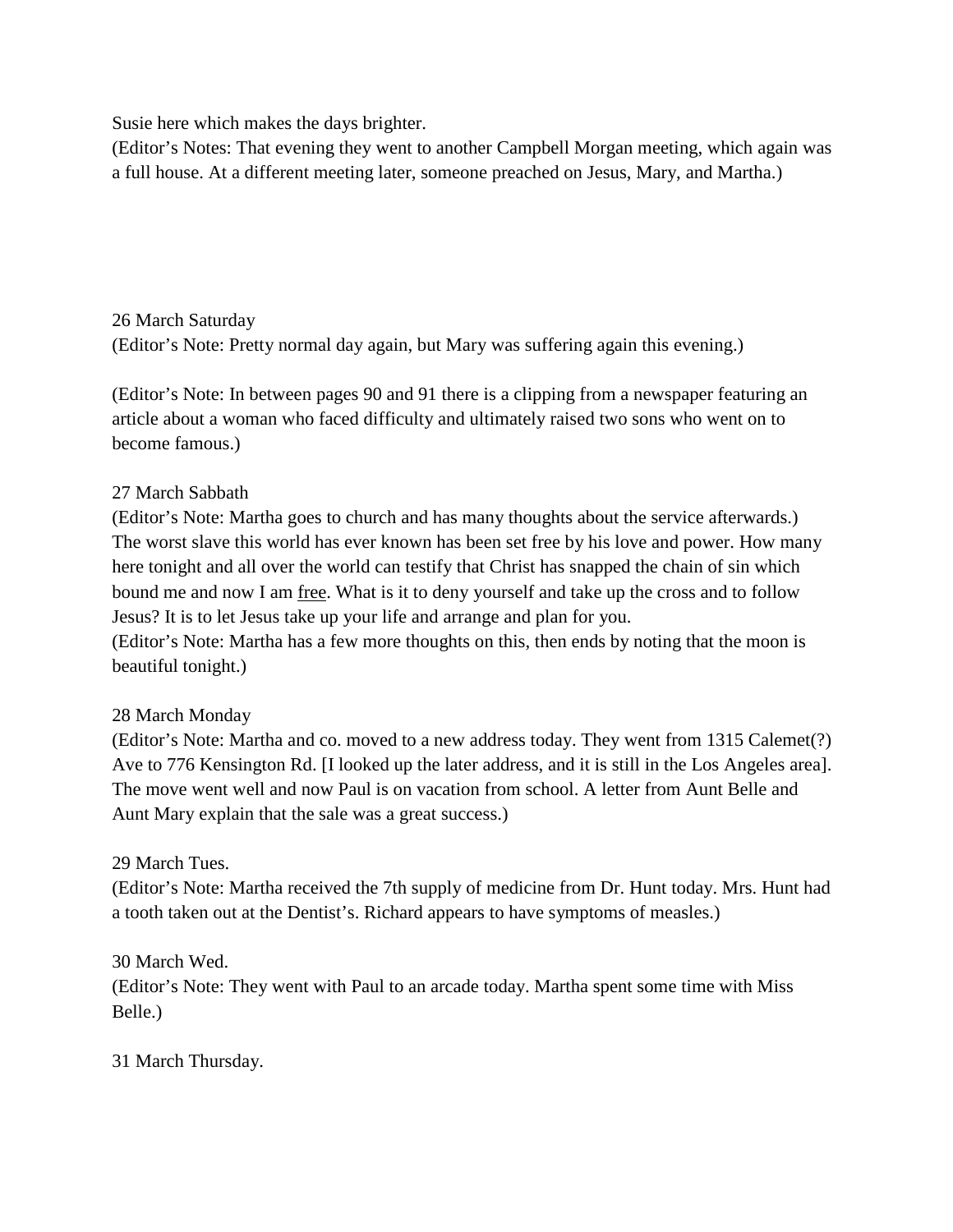(Editor's Note: Martha woke up early this morning to go to Santa Anna for the day. Richard is still sick with the Measles. Everything else is normal.)

(Editor's Note: In between pages 96 and 97 there are still two newspaper clippings. These are two parts of the same poem: "The Habit of Giving" by Frank T. Searight.)

## April

1 April Friday

(Editor's Note: Martha got four teeth pulled.)

These were the last of their "race." Yes these were the last - I have not another tooth left now. I am planning for a new set.

(Editor's Note: Paul went to the drugstore to get medicine for Richard. More people went to the Campbell meeting that night.)

2 April Saturday. (Editor's Note: Normal day, though Richard is still sick)

## 3 April Easter Sunday.

A very beautiful day indeed. Mrs. Hunt went to the Campbell Morgan meeting but the crowd so immense did not get very near the speaker. Susie here Paul here with Richard and his Mother while Mr. Mac and I went to Bethany church. Homer preached. His text - "He is not here; for He has risen, as he said" Jesus told the disciples that he would rise on the third day - but they did not seem able to believe it. This promise brings with it the assurance of immortality - Everything seems to be pointing to eternity. Homer preached a grand sermon on Christ and the resurrection today But he seemed so weary, so languid, I thought he needed "to go apart into a desert place to rest awhile" for the work is certainly too much for him these days. This afternoon Paul at the young folks meeting up in the city addressed by Campbell Morgan. Morgan has his last meeting tonight but Richard is so very sick no one feels like attending - there is not any doubt as to him having the measles - for he is covered with them from head to foot. I never saw a stricken boy. The measles are serving him badly. Dr. Hunt here tonight.

4 April Monday

(Editor's Note: Paul is back at school now. Richard seems much better now.) On account of the measles the "folks are little shy" about coming around here.

5 April Tues.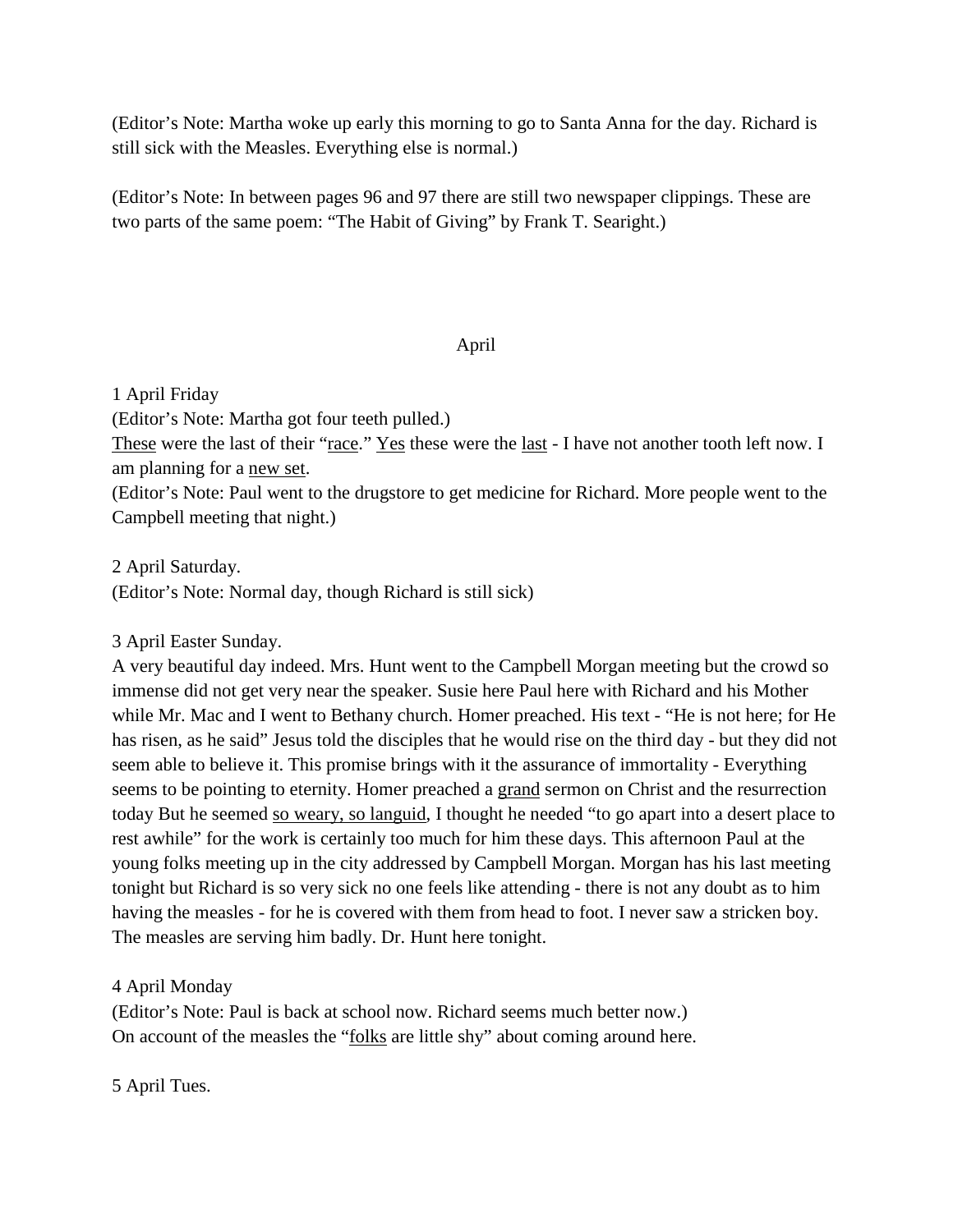(Editor's Note: Martha still sore from having teeth pulled. Dr. Hunt says that Richard is "on the fair way to recovery." Later, Mr. Mac, Paul, and Martha go to choose new shades for the windows.)

### 6 April Wed.

(Editor's Note: Martha goes with Mr. Mac to the dentist, where he gets a tooth and a couple roots taken out. Then he gets an impression made for a new set of teeth.)

## 7 April Thurs.

(Editor's Note: Martha, Mr. Mac, and Mrs. Hunt all to town, where they then all split up and go different ways. Martha goes to a meeting of the M. M. Society.)

## 8 April Friday.

Warm. Homer went to Pasadena to the Dr.s this morning. Mr. Mac and I at Dr. Lowder's. I got my new set of teeth. We were all home to lunch. Paul at school, Susie here, Homer around this P.M.

### 9 April Sat.

Quite a warm day. Paul left early this morning and met Mrs. Alford and her son and went with them to Mt. Lowe. Mrs. H. left the boys and returned on the next train. Mrs. Hunt and Mrs. J. S. Hunt of Santa Monica and Henrietta were there too; but the boys never met them 'till in the afternoon. They came in about six. We were all glad to see Mrs. H., but I believe Richard was simply delighted. It has been very warm today.

## 10 April Sabbath

(Editor's Note: Someone else preached for Homer that day)

For a change I went to the Temple Baptist Church and heard "Bob" or Robert A. Burdette(?), the pastor. His text: "If ye know these things happy are ye if you do them. It is the things we do that make us what we are." The house was full, the sermon all right I think.

## 11 April Monday.

(Editor's Note: normal day at the start. Then Paul went with Mr. Bryson to the Birminey(?) Bath. Martha finished reading *Ramona* by Helen Jackson) This was Paul's birthday. We must not forget that.

## 12 April Tuesday.

(Editor's Note: Mrs. Hunt left to go home to Columbus in the afternoon. For some reason Homer received a bouquet of flowers from the ladies in the church.)

Mr. Mac got his new set of teeth - a full set. Surely it is the unexpected that happens.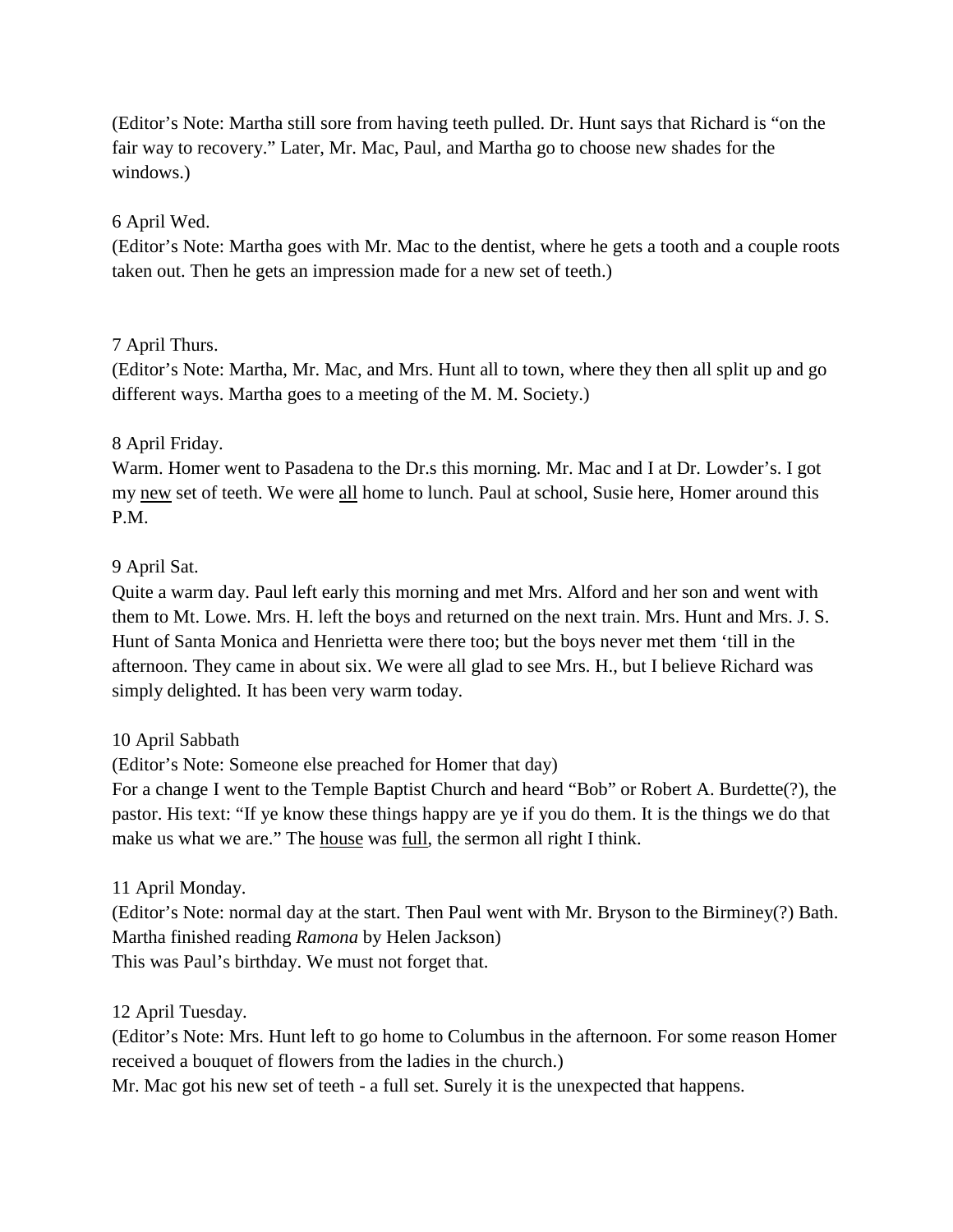## 13 April Wed.

(Editor's Note: Paul had the day off from school today, due to it being the "teachers visiting day." Homer went to a meeting of the Presbytery in Pasadena.) Everything lovely.

## 14 April Thurs.

(Editor's Note: Martha met with the church Organist and her son and Mrs. Pillcrist. Mrs. Pillcrist told her about the Missionary meeting where they talked about "The Inheritance of the Saints.")

## 15 April Friday.

(Editor's Note: Rev. and Mrs. Beachy(?) stopped by to see Homer. Mr. Mac and Martha went to the dentist again to get their new teeth "set right." )

## 16 April Saturday.

(Editor's Note: Mary left home for the day and made a purchase [though it is not stated what]. Richard was good while she was gone.)

## 17 April Sabbath.

(Editor's Note: Mr. Mac, Martha, and Paul went to Ramsey's church. Paul went to the young folk's meeting afterwards. At a different meeting, the text was on "the Spirit".) "The Spirit of Man is the lamp of Jehovah." Our Spirits are God-given. We are connected to heaven. We get our life from God. We also get our light from Him. When God touches our Spirits we become lamps of God. All are fitted to become lamps of His. Are you lighted and shining out for God? Are you a lamp for Jehovah? Our trouble is there as a great darkness and more light is needed. Christians receive their light from Jesus Christ. He is the light of the world. The question comes home to each one. Is your lamp lighted? Sometimes it burns but dimly. That means that more prayer and more of the light of God's Spirit is needed. Homer and Mary and Richard here while we were away.

## 18 April Monday.

(Editor's Note: Homer had dinner with another pastor. Mr. Mac, Martha, and Paul went out to Spring St. for the evening. Martha later received her 8th supply of medicine. Homer talked to Rev. Boyd for a bit in the evening.)

# 19 April Tuesday.

(Editor's Note: Mr. Mac went to the shoe shop, later he went with Homer to the city. While out he met Fred Smith, who has been doing a large amount of travelling throughout the country. He invited Mr. Mac and Martha to dinner.)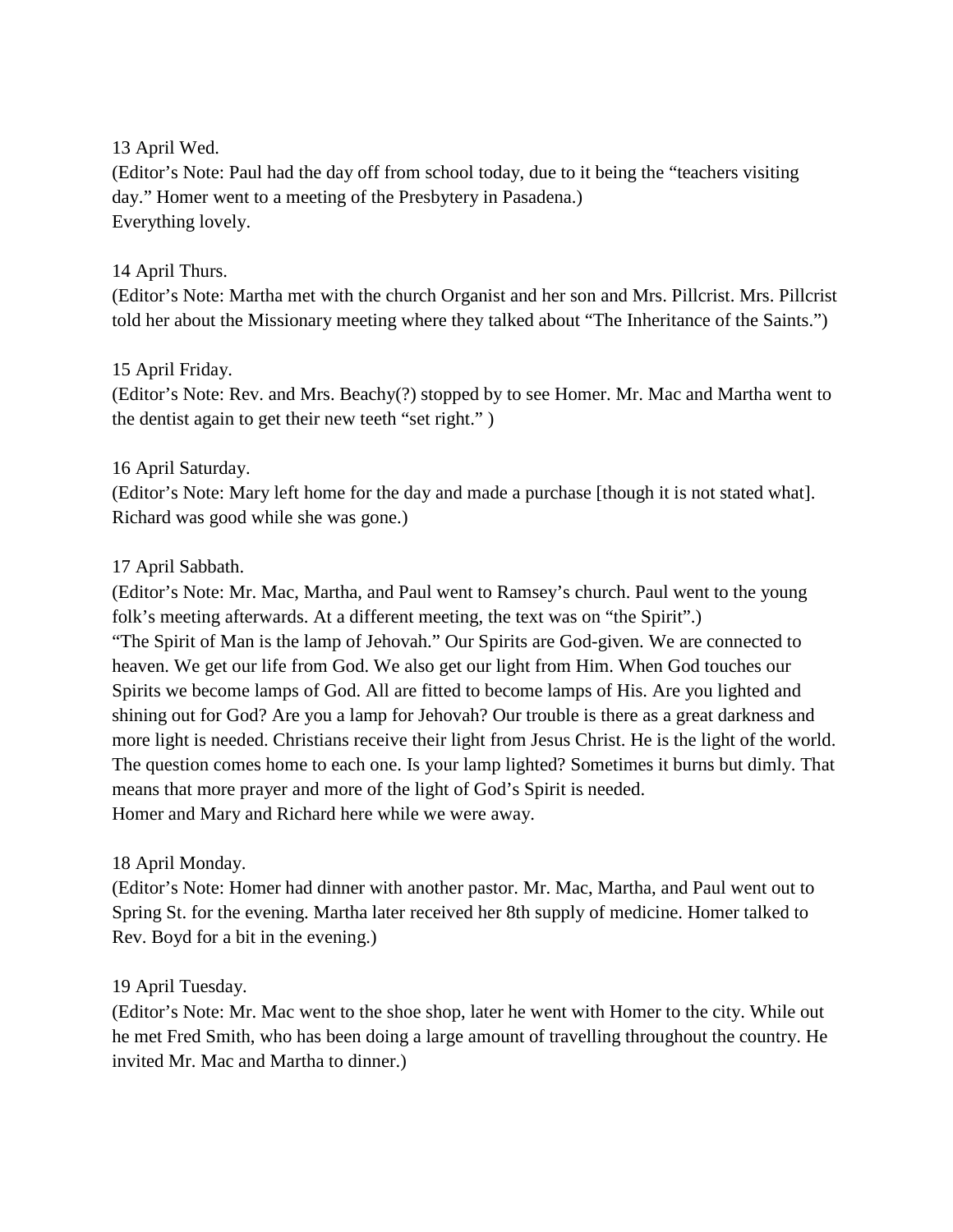### 20 April Wed.

(Editor's Note: Martha left Richard with Susie and Mary, then went with Mr. Mac to meet Mr. Fred Smith at a hotel. Later, Mrs. Thompson and Mrs. Adams came by and brought flowers. Paul went to a prayer meeting in the evening.)

## 21 April Thurs.

(Editor's Note: Mr. Mac and Martha left early in the morning for another dentist appointment. Later Dr. Boyd and family stopped by. They also met Mrs. K<sub>2</sub> from South Carolina whose maiden name is McMillan. Martha believes she is a distant relation but has no evidence to back her claim.)

## 22 April Friday

(Editor's Note: Martha didn't feel like getting up in the morning, but then she eventually did and went to a service at Ramsey's church. Homer visited Mr. Fred Smith again.)

## 23 April Saturday

Quite cool. Homer at Santa Monica - came back this afternoon. Paul went to the library and to the bakery and got a cake for Mary. Susie here. Father over at the grocery. This afternoon at 3 O'clock Mr. Mac and Paul and I across the city at the Ramsey church. His text: "And being found in fashion as a man He humbled himself, and became obedient unto death, even the death of the cross." The cross reveals to us the feelings of God toward the sinner - and of how different the sinner feels toward God. We see in the cross that Jesus' love was undying love. For God so loved the world that He sent his only begotten son to die that we might live. We reached home at five. Paul stopped up on Spring St. on an errand for Mary. Mrs. MacDonough here when we came and Mrs. K<sub>1</sub>?<sub>1</sub>. She later here for dinner and spent the evening. Mr. Mac and I walked around to Cal\_\_\_ Ave. with her, and called on Mr. and Mrs. Musseheimer and spent an hour very pleasantly. Hubert just getting over the d\_\_? but has been out of quarantine for several days. Homer out a little while this evening. This is a beautiful evening. The moon is shining down over the city.

## 24 April Sabbath

(Editor's Note: Martha, Mr. Mac, and Paul went to the Ramsey church again. The pastor spoke on death.)

Death is the way to life. If I were to remain always in this world we could not enjoy the life beyond. Life is to be reached through death in the eternal world as well as in the natural world.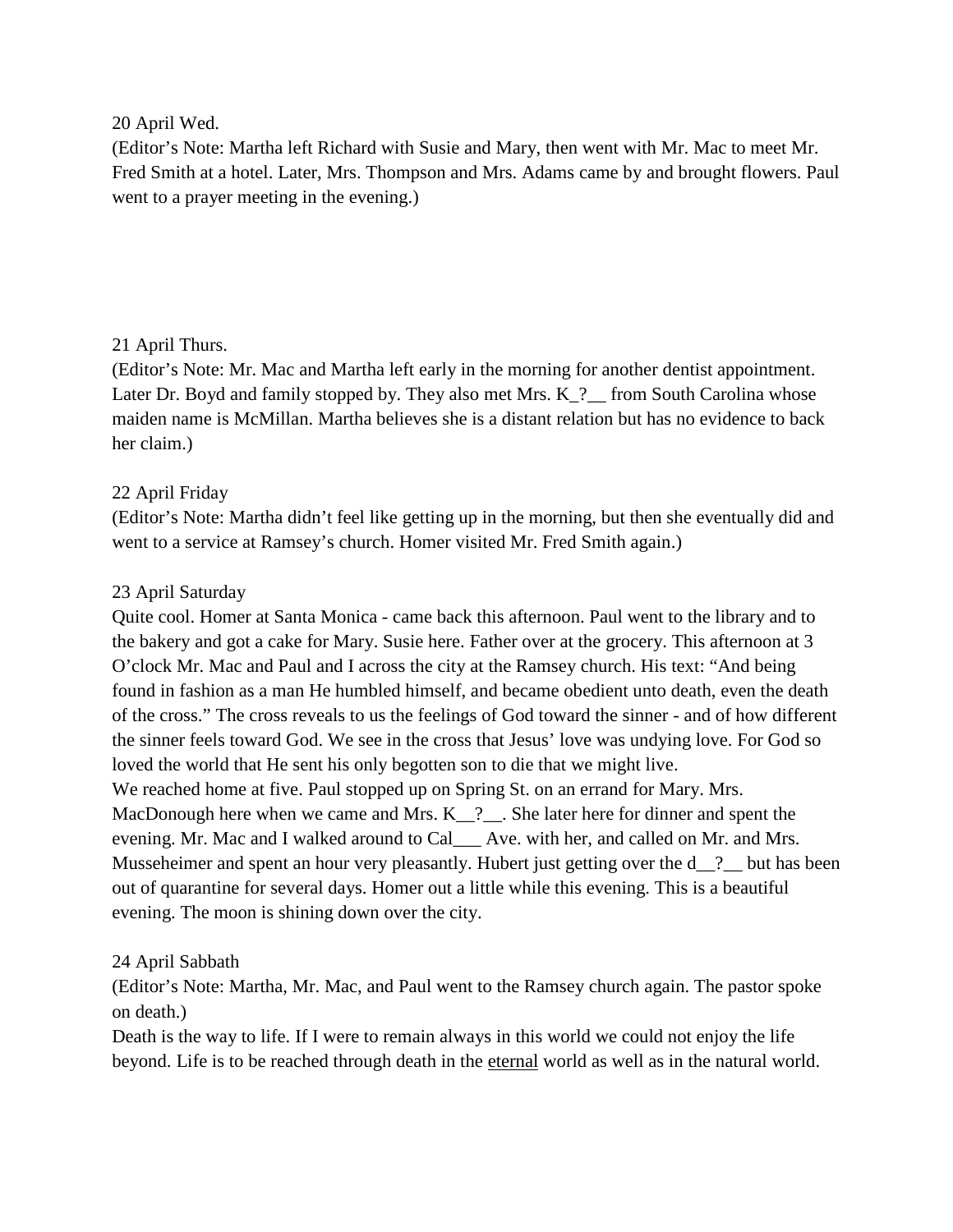This was Communion Sabbath at Rev. Ramsey's little church. There were about 19 or 20 communicants sat down at the table today. Something like Christ sitting down with the twelve. Everything very solemn and impressive.

(Editor's Note: Later, Homer went to someone' house to baptize their baby. Later again Martha, Mr. Mac, and Paul went to another service. Martha had a comment on the pastor's message on sending our laborers into the harvest.)

Just one remark - In case of the great need the command was to pray. The trouble is we do not pray enough. Instead of going right to God with our difficulties, we often stop and murmur(?). This is our weakness - lack of prayer and of waiting on God.

This is another beautiful night. Homer and Mary here with Richard.

# 25 April Monday

(Editor's Note: Communion continued on to Monday in church as well. After the service Mr. Mac gave Rev. Ramsey a \$5 gold piece as a donation. The rest of the day was fairly normal.)

# 26 April Tuesday

(Editor's Note: Martha and Mr. Mac decided to stay in California another month longer. Everyone else had a normal day.)

# 27 April Wed

(Editor's Note: Mr. Mac spent more time with Mr. Fred Smith in Santa Monica. Someone from Immanuel church came and visited for lunch. Mr. Mac went to the barber.).

# 28 April Thurs.

(Editor's Note: Martha and Mr. Mac went to the Dentist again that morning, then went to get dinner with Mr. Fred Smith, only to find that he was out of town. They took a walk, then called the hotel again, but he was still gone, so they left a card for him. Martha comments that the city is beautiful when the moon shines on it.)

A letter here from Clayton which seems to cheer up some of the folks.

# 29 April Friday.

(Editor's Note: Mr. Mac went once more to find Mr. Fred Smith, and he was there this time, so they had dinner. Some of them stopped to see the new parsonage again, which has been furnished by Mrs. Hunt's donated blinds. Paul went to a "Pie Social" at church in the evening.)

# 30 April Sat.

A lovely day. Mr. Mac and I at Santa Monica I called at Dr. J. S. Hunt's office and got the ninth supply of medicine for myself - I also got a prescription filled for Paul. We spent a little while on the beach - had dinner there. We came home by Ocean Park and stopped off at Broadway Dept.